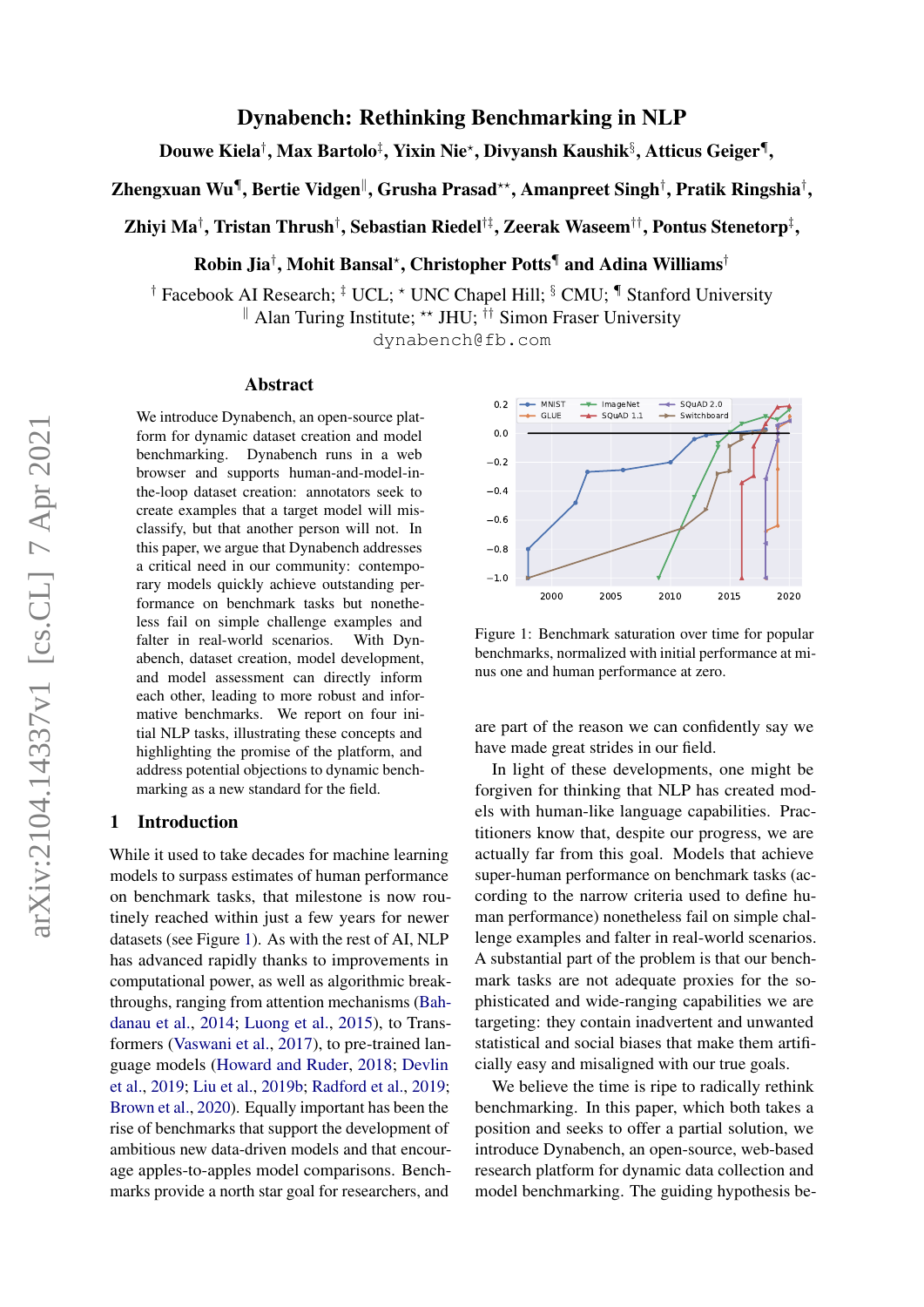hind Dynabench is that we can make even faster progress if we evaluate models and collect data dynamically, with humans and models in the loop, rather than the traditional static way.

Concretely, Dynabench hosts tasks for which we dynamically collect data against state-of-theart models in the loop, over multiple rounds. The stronger the models are and the fewer weaknesses they have, the lower their error rate will be when interacting with humans, giving us a concrete metric i.e., how well do AI systems perform when interacting with humans? This reveals the shortcomings of state-of-the-art models, and it yields valuable training and assessment data which the community can use to develop even stronger models.

In this paper, we first document the background that led us to propose this platform. We then describe the platform in technical detail, report on findings for four initial tasks, and address possible objections. We finish with a discussion of future plans and next steps.

## 2 Background

Progress in NLP has traditionally been measured through a selection of task-level datasets that gradually became accepted benchmarks [\(Marcus et al.,](#page-11-1) [1993;](#page-11-1) [Pradhan et al.,](#page-11-2) [2012\)](#page-11-2). Recent well-known examples include the Stanford Sentiment Treebank [\(Socher et al.,](#page-12-1) [2013\)](#page-12-1), SQuAD [\(Rajpurkar](#page-12-2) [et al.,](#page-12-2) [2016,](#page-12-2) [2018\)](#page-12-3), SNLI [\(Bowman et al.,](#page-8-1) [2015\)](#page-8-1), and MultiNLI [\(Williams et al.,](#page-14-0) [2018\)](#page-14-0). More recently, multi-task benchmarks such as SentEval [\(Conneau and Kiela,](#page-9-2) [2018\)](#page-9-2), DecaNLP [\(McCann](#page-11-3) [et al.,](#page-11-3) [2018\)](#page-11-3), GLUE [\(Wang et al.,](#page-13-1) [2018\)](#page-13-1), and Super-GLUE [\(Wang et al.,](#page-13-2) [2019\)](#page-13-2) were proposed with the aim of measuring general progress across several tasks. When the GLUE dataset was introduced, "solving GLUE" was deemed "beyond the capability of current transfer learning methods" [\(Wang](#page-13-1) [et al.,](#page-13-1) [2018\)](#page-13-1). However, GLUE saturated within a year and its successor, SuperGLUE, already has models rather than humans at the top of its leaderboard. These are remarkable achievements, but there is an extensive body of evidence indicating that these models do not in fact have the humanlevel natural language capabilities one might be lead to believe.

#### 2.1 Challenge Sets and Adversarial Settings

Whether our models have learned to solve tasks in robust and generalizable ways has been a topic of much recent interest. Challenging test sets have shown that many state-of-the-art NLP models struggle with compositionality [\(Nie et al.,](#page-11-4) [2019;](#page-11-4) [Kim](#page-10-2) [and Linzen,](#page-10-2) [2020;](#page-10-2) [Yu and Ettinger,](#page-14-1) [2020;](#page-14-1) [White](#page-14-2) [et al.,](#page-14-2) [2020\)](#page-14-2), and find it difficult to pass the myriad stress tests for social [\(Rudinger et al.,](#page-12-4) [2018;](#page-12-4) [May](#page-11-5) [et al.,](#page-11-5) [2019;](#page-11-5) [Nangia et al.,](#page-11-6) [2020\)](#page-11-6) and/or linguistic competencies [\(Geiger et al.,](#page-9-3) [2018;](#page-9-3) [Naik et al.,](#page-11-7) [2018;](#page-11-7) [Glockner et al.,](#page-10-3) [2018;](#page-10-3) [White et al.,](#page-13-3) [2018;](#page-13-3) [Warstadt](#page-13-4) [et al.,](#page-13-4) [2019;](#page-13-4) [Gauthier et al.,](#page-9-4) [2020;](#page-9-4) [Hossain et al.,](#page-10-4) [2020;](#page-10-4) [Jeretic et al.,](#page-10-5) [2020;](#page-10-5) [Lewis et al.,](#page-10-6) [2020;](#page-10-6) [Saha](#page-12-5) [et al.,](#page-12-5) [2020;](#page-12-5) [Schuster et al.,](#page-12-6) [2020;](#page-12-6) [Sugawara et al.,](#page-13-5) [2020;](#page-13-5) [Warstadt et al.,](#page-13-6) [2020\)](#page-13-6). Yet, challenge sets may suffer from performance instability [\(Liu et al.,](#page-10-7) [2019a;](#page-10-7) [Rozen et al.,](#page-12-7) [2019;](#page-12-7) [Zhou et al.,](#page-14-3) [2020\)](#page-14-3) and often lack sufficient statistical power [\(Card et al.,](#page-9-5) [2020\)](#page-9-5), suggesting that, although they may be valuable assessment tools, they are not sufficient for ensuring that our models have achieved the learning targets we set for them.

Models are susceptible to adversarial attacks, and despite impressive task-level performance, state-of-the-art systems still struggle to learn robust representations of linguistic knowledge [\(Ettinger](#page-9-6) [et al.,](#page-9-6) [2017\)](#page-9-6), as also shown by work analyzing model diagnostics [\(Ettinger,](#page-9-7) [2020;](#page-9-7) [Ribeiro et al.,](#page-12-8) [2020\)](#page-12-8). For example, question answering models can be fooled by simply adding a relevant sentence to the passage [\(Jia and Liang,](#page-10-8) [2017\)](#page-10-8).

Text classification models have been shown to be sensitive to single input character change [\(Ebrahimi](#page-9-8) [et al.,](#page-9-8) [2018b\)](#page-9-8) and first-order logic inconsistencies [\(Minervini and Riedel,](#page-11-8) [2018\)](#page-11-8). Similarly, machine translation systems have been found susceptible to character-level perturbations [\(Ebrahimi et al.,](#page-9-9) [2018a\)](#page-9-9) and synthetic and natural noise [\(Belinkov](#page-8-2) [and Bisk,](#page-8-2) [2018;](#page-8-2) [Khayrallah and Koehn,](#page-10-9) [2018\)](#page-10-9). Natural language inference models can be fooled by simple syntactic heuristics or hypothesis-only biases [\(Gururangan et al.,](#page-10-10) [2018;](#page-10-10) [Poliak et al.,](#page-11-9) [2018;](#page-11-9) [Tsuchiya,](#page-13-7) [2018;](#page-13-7) [Belinkov et al.,](#page-8-3) [2019;](#page-8-3) [McCoy et al.,](#page-11-10) [2019\)](#page-11-10). Dialogue models may ignore perturbations of dialogue history [\(Sankar et al.,](#page-12-9) [2019\)](#page-12-9). More generally, [Wallace et al.](#page-13-8) [\(2019\)](#page-13-8) find universal adversarial perturbations forcing targeted model errors across a range of tasks. Recent work has also focused on evaluating model diagnostics through counterfactual augmentation [\(Kaushik et al.,](#page-10-11) [2020\)](#page-10-11), decision boundary analysis [\(Gardner et al.,](#page-9-10) [2020;](#page-9-10) [Swayamdipta et al.,](#page-13-9) [2020\)](#page-13-9), and behavioural testing [\(Ribeiro et al.,](#page-12-8) [2020\)](#page-12-8).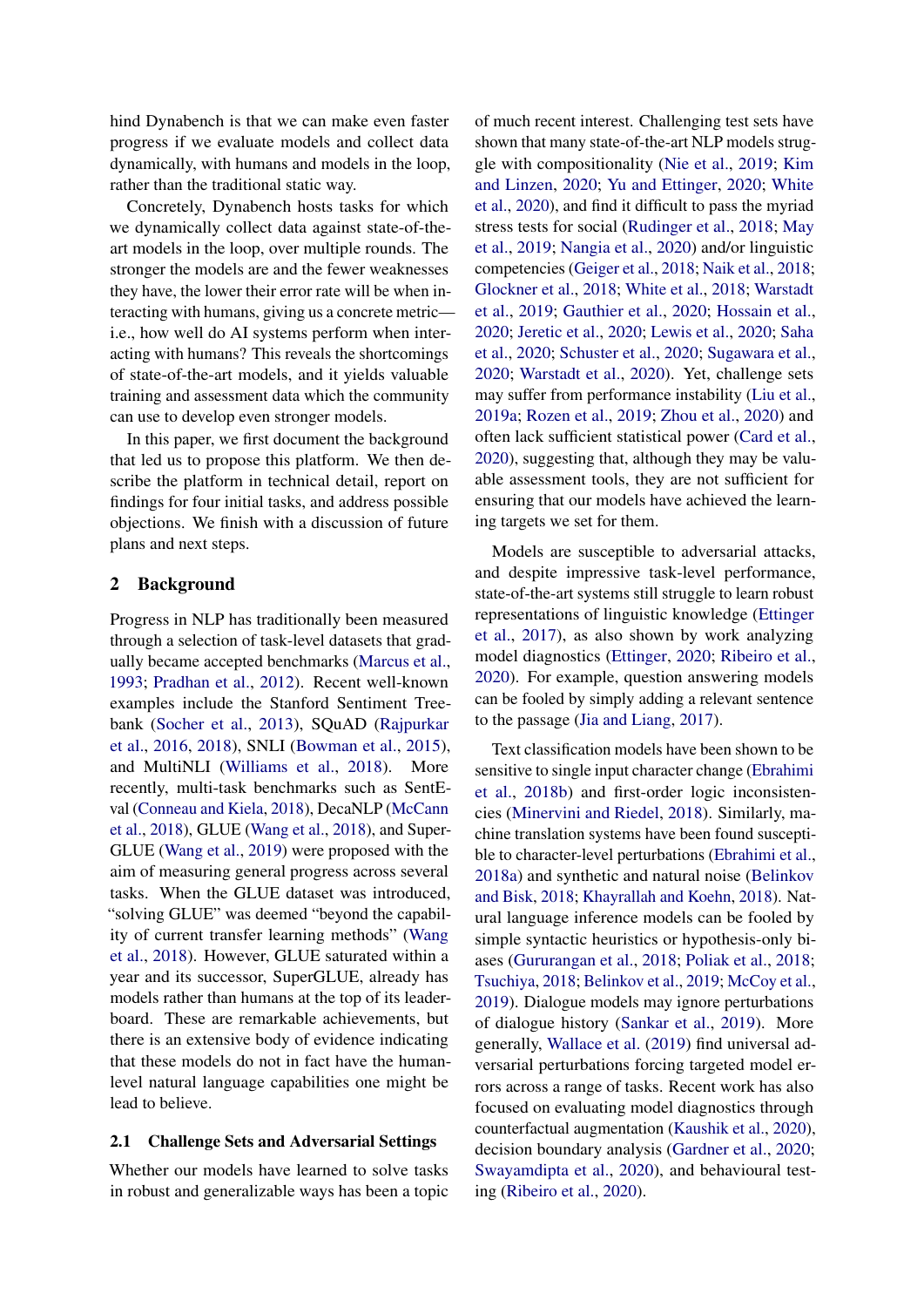#### 2.2 Adversarial Training and Testing

Research progress has traditionally been driven by a cyclical process of resource collection and architectural improvements. Similar to Dynabench, recent work seeks to embrace this phenomenon, addressing many of the previously mentioned issues through an iterative human-and-model-in-the-loop annotation process [\(Yang et al.,](#page-14-4) [2017;](#page-14-4) [Dinan et al.,](#page-9-11) [2019;](#page-9-11) [Chen et al.,](#page-9-12) [2019;](#page-9-12) [Bartolo et al.,](#page-8-4) [2020;](#page-8-4) [Nie](#page-11-11) [et al.,](#page-11-11) [2020\)](#page-11-11), to find "unknown unknowns" [\(Atten](#page-8-5)[berg et al.,](#page-8-5) [2015\)](#page-8-5) or in a never-ending or life-long learning setting [\(Silver et al.,](#page-12-10) [2013;](#page-12-10) [Mitchell et al.,](#page-11-12) [2018\)](#page-11-12). The Adversarial NLI (ANLI) dataset [\(Nie](#page-11-11) [et al.,](#page-11-11) [2020\)](#page-11-11), for example, was collected with an adversarial setting over multiple rounds to yield "a 'moving post' dynamic target for NLU systems, rather than a static benchmark that will eventually saturate". In its few-shot learning mode, GPT-3 barely shows "signs of life" [\(Brown et al.,](#page-9-1) [2020\)](#page-9-1) (i.e., it is barely above random) on ANLI, which is evidence that we are still far away from human performance on that task.

#### 2.3 Other Related Work

While crowdsourcing has been a boon for largescale NLP dataset creation [\(Snow et al.,](#page-12-11) [2008;](#page-12-11) [Munro et al.,](#page-11-13) [2010\)](#page-11-13), we ultimately want NLP systems to handle "natural" data [\(Kwiatkowski et al.,](#page-10-12) [2019\)](#page-10-12) and be "ecologically valid" [\(de Vries et al.,](#page-9-13) [2020\)](#page-9-13). [Ethayarajh and Jurafsky](#page-9-14) [\(2020\)](#page-9-14) analyze the distinction between what leaderboards incentivize and "what is useful in practice" through the lens of microeconomics. A natural setting for exploring these ideas might be dialogue [\(Hancock et al.,](#page-10-13) [2019;](#page-10-13) [Shuster et al.,](#page-12-12) [2020\)](#page-12-12). Other works have pointed out misalignments between maximum-likelihood training on i.i.d. train/test splits and human language [\(Linzen,](#page-10-14) [2020;](#page-10-14) [Stiennon et al.,](#page-12-13) [2020\)](#page-12-13).

We think there is widespread agreement that something has to change about our standard evaluation paradigm and that we need to explore alternatives. The persistent misalignment between benchmark performance and performance on challenge and adversarial test sets reveals that standard evaluation paradigms overstate the ability of our models to perform the tasks we have set for them. Dynabench offers one path forward from here, by allowing researchers to combine model development with the stress-testing that needs to be done to achieve true robustness and generalization.

#### 3 Dynabench

Dynabench is a platform that encompasses different *tasks*. Data for each task is collected over multiple *rounds*, each starting from the current state of the art. In every round, we have one or more *target models* "in the loop." These models interact with humans, be they expert linguists or crowdworkers, who are in a position to identify models' shortcomings by providing *examples* for an optional *context*. Examples that models get wrong, or struggle with, can be validated by other humans to ensure their correctness. The data collected through this process can be used to evaluate state-of-the-art models, and to train even stronger ones, hopefully creating a virtuous cycle that helps drive progress in the field. Figure [2](#page-3-0) provides a sense of what the example creation interface looks like.

As a large-scale collaborative effort, the platform is meant to be a platform technology for humanand-model-in-the-loop evaluation that belongs to the entire community. In the current iteration, the platform is set up for dynamic *adversarial* data collection, where humans can attempt to find modelfooling examples. This design choice is due to the fact that the *average* case, as measured by maximum likelihood training on i.i.d. datasets, is much less interesting than the *worst* (i.e., adversarial) case, which is what we want our systems to be able to handle if they are put in critical systems where they interact with humans in real-world settings.

However, Dynabench is not limited to the adversarial setting, and one can imagine scenarios where humans are rewarded not for fooling a model or ensemble of models, but for finding examples that models, even if they are right, are very uncertain about, perhaps in an active learning setting. Similarly, the paradigm is perfectly compatible with collaborative settings that utilize human feedback, or even negotiation. The crucial aspect of this proposal is the fact that models and humans interact live "in the loop" for evaluation and data collection.

One of the aims of this platform is to put expert linguists center stage. Creating model-fooling examples is not as easy as it used to be, and finding interesting examples is rapidly becoming a less trivial task. In ANLI, the verified model error rate for crowd workers in the later rounds went below 1-in-10 [\(Nie et al.,](#page-11-11) [2020\)](#page-11-11), while in "Beat the AI", human performance decreased while time per valid adversarial example went up with stronger models in the loop [\(Bartolo et al.,](#page-8-4) [2020\)](#page-8-4). For expert linguists, we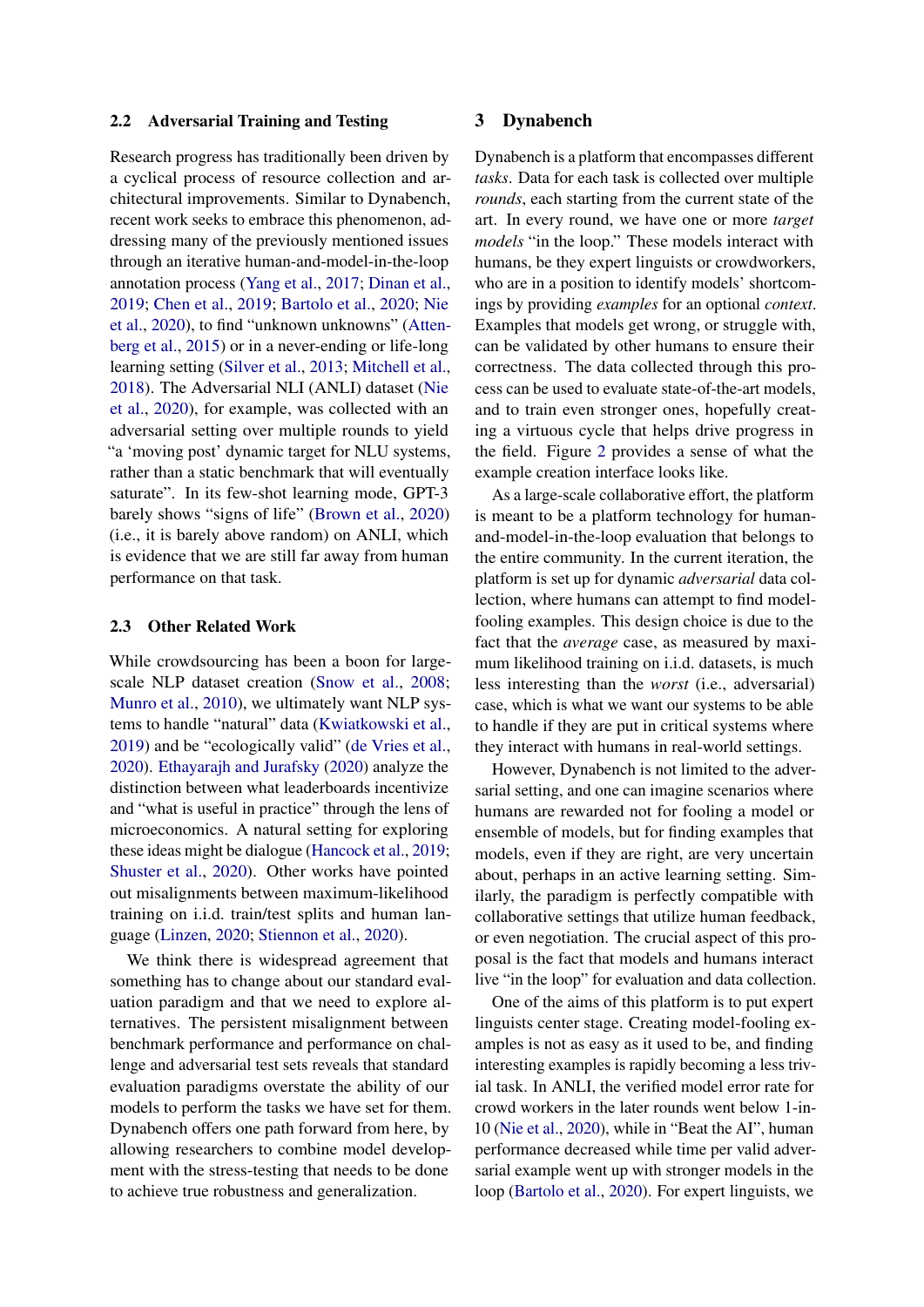<span id="page-3-0"></span>

| About<br>Tasks $\blacktriangleright$                                                                                                                                                                                                                                                                                                                                                                                                                                                                                 |        |
|----------------------------------------------------------------------------------------------------------------------------------------------------------------------------------------------------------------------------------------------------------------------------------------------------------------------------------------------------------------------------------------------------------------------------------------------------------------------------------------------------------------------|--------|
| SENTIMENT ANALYSIS<br>Find examples that fool the model                                                                                                                                                                                                                                                                                                                                                                                                                                                              |        |
| ⊠ Your goal: enter a negative v statement that fools the model into predicting positive.                                                                                                                                                                                                                                                                                                                                                                                                                             |        |
| Please pretend you a reviewing a place, product, book or movie.                                                                                                                                                                                                                                                                                                                                                                                                                                                      |        |
| This year's NAACL was very different because of Covid<br>Model prediction: positive<br>Well done! You fooled the model.<br>93.79%<br>Optionally, provide an explanation for your example:<br>Draft. Click out of input box to save.<br>Covid is clearly not a good thing<br>The model probably doesn't know what Covid is<br>Model Inspector<br>#s This year 's NA AC L was very different because of Cov id #/s<br>The model inspector shows the layer integrated gradients for the input token layer of the model. | 6.21%  |
| D Retract   I Flag   Q Inspect                                                                                                                                                                                                                                                                                                                                                                                                                                                                                       |        |
| This year's NAACL was very different because of Covid                                                                                                                                                                                                                                                                                                                                                                                                                                                                |        |
| Switch to next context<br>Live Mode                                                                                                                                                                                                                                                                                                                                                                                                                                                                                  | Submit |

Figure 2: The Dynabench example creation interface for sentiment analysis with illustrative example.

expect the model error to be much higher, but if the platform actually lives up to its virtuous cycle promise, that error rate will go down quickly. Thus, we predict that linguists with expertise in exploring the decision boundaries of machine learning models will become essential.

While we are primarily motivated by evaluating progress, both ANLI and "Beat the AI" show that models can overcome some of their existing blind spots through adversarial training. They also find that best model performance is still quite far from that of humans, suggesting that while the collected data appears to lie closer to the model decision boundaries, there still exist adversarial examples beyond the remit of current model capabilities.

### 3.1 Features and Implementation Details

Dynabench offers low-latency, real-time feedback on the behavior of state-of-the-art NLP models. The technology stack is based on PyTorch [\(Paszke](#page-11-14) [et al.,](#page-11-14) [2019\)](#page-11-14), with models served via TorchServe.<sup>[1](#page-3-1)</sup>

The platform not only displays prediction probabilities, but through an "inspect model" functionality, allows the user to examine the token-level layer integrated gradients [\(Sundararajan et al.,](#page-13-10) [2017\)](#page-13-10), obtained via the Captum interpretability library.[2](#page-3-2)

For each example, we allow the user to *explain* what the correct label is, as well as why they think it fooled a model if the model got it wrong; or why the model might have been fooled if it wasn't. All collected model-fooling (or, depending on the task, even non-model-fooling) examples are verified by other humans to ensure their validity.

Task owners can collect examples through the web interface, by engaging with the community, or through Mephisto, $3$  which makes it easy to connect, e.g., Mechanical Turk workers to the exact same backend. All collected data will be open sourced, in an anonymized fashion.

In its current mode, Dynabench could be de-

<span id="page-3-1"></span><sup>1</sup><https://pytorch.org/serve>

<span id="page-3-3"></span><span id="page-3-2"></span><sup>2</sup><https://captum.ai/>

<sup>3</sup>[https://github.com/facebookresearch/](https://github.com/facebookresearch/Mephisto) [Mephisto](https://github.com/facebookresearch/Mephisto)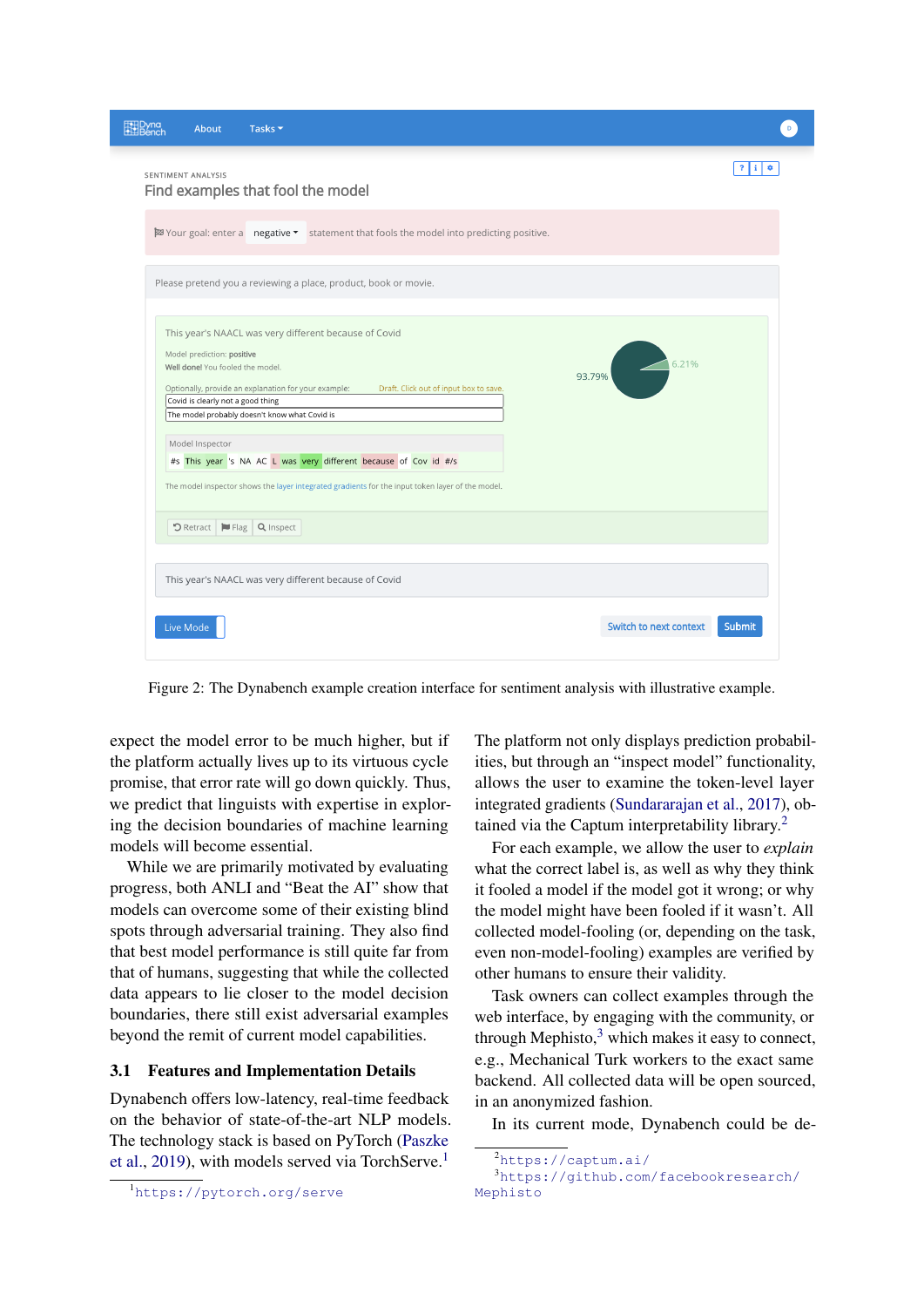scribed as a fairly conservative departure from the status quo. It is being used to develop datasets that support the same metrics that drive existing benchmarks. The crucial change is that the datasets are now dynamically created, allowing for more kinds of evaluation—e.g., tracking progress through rounds and across different conditions.

#### 3.2 Initial Tasks

We have selected four official tasks as a starting point, which we believe represent an appropriate cross-section of the field at this point in time. Natural Language Inference (NLI) and Question Answering (QA) are canonical tasks in the field. Sentiment analysis is a task that some consider "solved" (and is definitely treated as such, with all kinds of ethically problematic repercussions), which we show is not the case. Hate speech is very important as it can inflict harm on people, yet classifying it remains challenging for NLP.

Natural language inference. Built upon the semantic foundation of natural logic [\(Sánchez Valen](#page-12-14)[cia,](#page-12-14) [1991,](#page-12-14) i.a.) and hailing back much further [\(van](#page-13-11) [Benthem,](#page-13-11) [2008\)](#page-13-11), NLI is one of the quintessential natural language understanding tasks. NLI, also known as 'recognizing textual entailment' [\(Dagan](#page-9-15) [et al.,](#page-9-15) [2006\)](#page-9-15), is often formulated as a 3-way classification problem where the input is a context sentence paired with a hypothesis, and the output is a label (entailment, contradiction, or neutral) indicating the relation between the pair.

We build on the ANLI dataset [\(Nie et al.,](#page-11-11) [2020\)](#page-11-11) and its three rounds to seed the Dynabench NLI task. During the ANLI data collection process, the annotators were presented with a context (extracted from a pre-selected corpus) and a desired target label, and asked to provide a hypothesis that fools the target model adversary into misclassifying the example. If the target model is fooled, the annotator was invited to speculate about why, or motivate why their example was right. The target model of the first round (R1) was a single BERT-Large model fine-tuned on SNLI and MNLI, while the target model of the second and third rounds (R2, R3) was an ensemble of RoBERTa-Large models fine-tuned on SNLI, MNLI, FEVER [\(Thorne et al.,](#page-13-12) [2018\)](#page-13-12) recast as NLI, and all of the ANLI data collected prior to the corresponding round. The contexts for Round 1 and Round 2 were Wikipedia passages curated in [Yang et al.](#page-14-5) [\(2018\)](#page-14-5) and the contexts for Round 3 were from various domains. Results indicate that state-of-the-art models (which can obtain 90%+ accuracy on SNLI and MNLI) cannot exceed 50% accuracy on rounds 2 and 3.

With the launch of Dynabench, we have started collection of a fourth round, which has several innovations: not only do we select candidate contexts from a more diverse set of Wikipedia featured articles but we also use an ensemble of two different models with different architectures as target adversaries to increase diversity and robustness. Moreover, the ensemble of adversaries will help mitigate issues with creating a dataset whose distribution is too closely aligned to a particular target model or architecture. Additionally, we are collecting two types of natural language explanations: why an example is correct and why a target model might be wrong. We hope that disentangling this information will yield an additional layer of interpretability and yield models that are as least as explainable as they are robust.

Question answering. The QA task takes the same format as SQuAD1.1 [\(Rajpurkar et al.,](#page-12-2) [2016\)](#page-12-2), i.e., given a context and a question, extract an answer from the context as a continuous span of text. The first round of adversarial QA (AQA) data comes from "Beat the AI" [\(Bartolo et al.,](#page-8-4) [2020\)](#page-8-4). During annotation, crowd workers were presented with a context sourced from Wikipedia, identical to those in SQuAD1.1, and asked to write a question and select an answer. The annotated answer was compared to the model prediction using a wordoverlap  $F_1$  threshold and, if sufficiently different, considered to have fooled the model. The target models in round 1 were BiDAF [\(Seo et al.,](#page-12-15) [2017\)](#page-12-15), BERT-Large, and RoBERTa-Large.

The model in the loop for the current round is RoBERTa trained on the examples from the first round combined with SQuAD1.1. Despite the super-human performance achieved on SQuAD1.1, machine performance is still far from humans on the current leaderboard. In the current phase, we seek to collect rich and diverse examples, focusing on improving model robustness through generative data augmentation, to provide more challenging model adversaries in this constrained task setting. We should emphasize that we don't consider this task structure representative of the broader definition even of closed-domain QA, and are looking to expand this to include unanswerable questions [\(Rajpurkar et al.,](#page-12-3) [2018\)](#page-12-3), longer and more complex passages, Yes/No questions and multi-span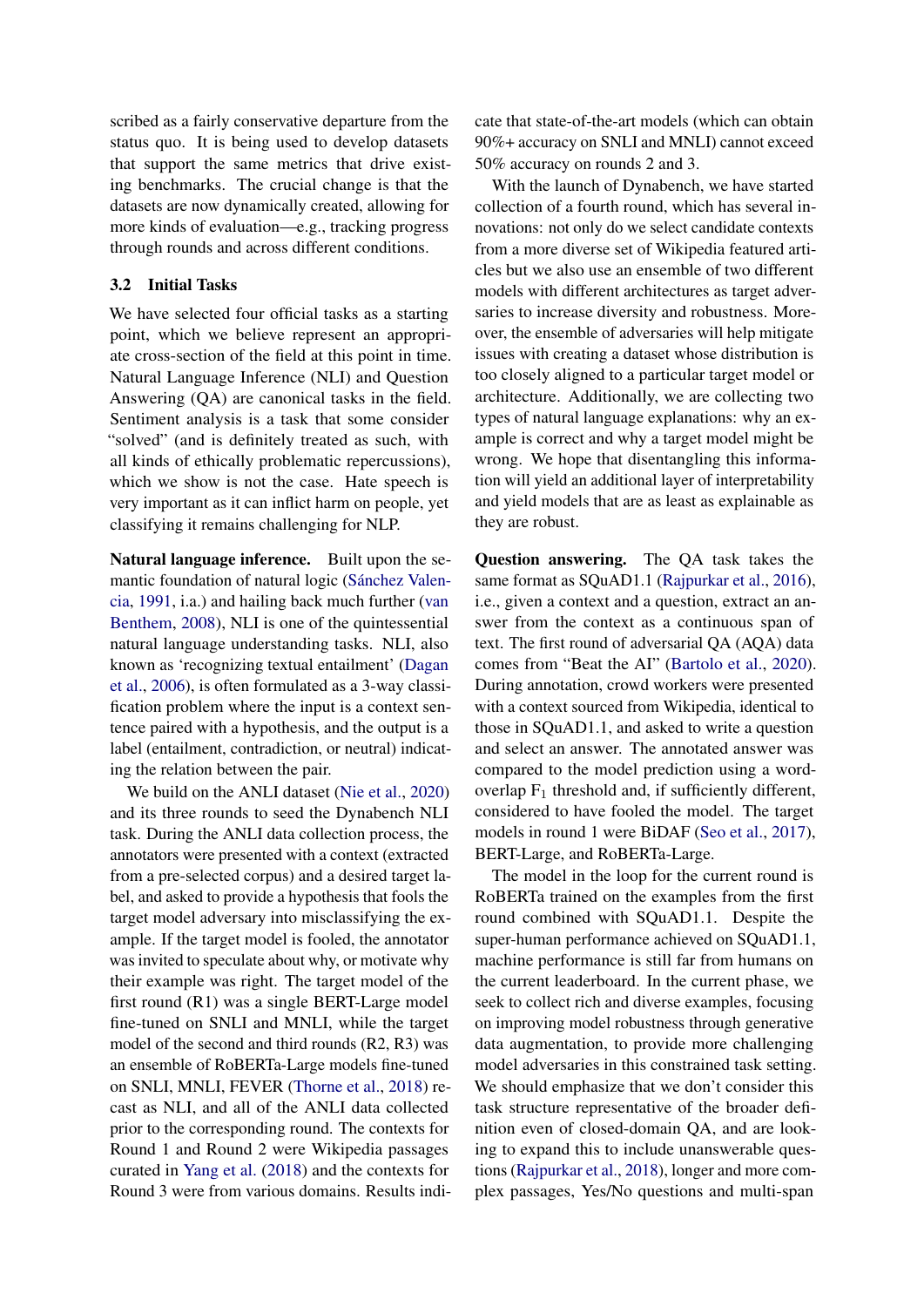answers [\(Kwiatkowski et al.,](#page-10-12) [2019\)](#page-10-12), and numbers, dates and spans from the question [\(Dua et al.,](#page-9-16) [2019\)](#page-9-16) as model performance progresses.

Sentiment analysis. The sentiment analysis project is a multi-pronged effort to create a dynamic benchmark for sentiment analysis and to evaluate some of the core hypotheses behind Dynabench. [Potts et al.](#page-11-15) [\(2020\)](#page-11-15) provide an initial report and the first two rounds of this dataset.

The task is structured as a 3-way classification problem: positive, negative, and neutral. The motivation for using a simple positive/negative dichotomy is to show that there are still very challenging phenomena in this traditional sentiment space. The neutral category was added to avoid (and helped trained models avoid) the false presupposition that every text conveys sentiment information [\(Pang and Lee,](#page-11-16) [2008\)](#page-11-16). In future iterations, we plan to consider additional dimensions of sentiment and emotional expression [\(Alm et al.,](#page-8-6) [2005;](#page-8-6) [Neviarouskaya et al.,](#page-11-17) [2010;](#page-11-17) [Wiebe et al.,](#page-14-6) [2005;](#page-14-6) [Liu](#page-10-15) [et al.,](#page-10-15) [2003;](#page-10-15) [Sudhof et al.,](#page-12-16) [2014\)](#page-12-16).

In this first phase, we examined the question of how best to elicit examples from workers that are diverse, creative, and naturalistic. In the "prompt" condition, we provide workers with an actual sentence from an existing product or service review and ask them to edit it so that it fools the model. In the "no prompt" condition, workers try to write original sentences that fool the model. We find that the "prompt" condition is superior: workers generally make substantial edits, and the resulting sentences are more linguistically diverse than those in the "no prompt" condition.

In a parallel effort, we also collected and validated hard sentiment examples from existing corpora, which will enable another set of comparisons that will help us to refine the Dynabench protocols and interfaces. We plan for the dataset to continue to grow, probably mixing attested examples with those created on Dynabench with the help of prompts. With these diverse rounds, we can address a wide range of question pertaining to dataset artifacts, domain transfer, and overall robustness of sentiment analysis systems.

Hate speech detection. The hate speech task classifies whether a statement expresses hate against a protected characteristic or not. Detecting hate is notoriously difficult given the important role played by context and speaker [\(Leader May-](#page-10-16) [nard and Benesch,](#page-10-16) [2016\)](#page-10-16) and the variety of ways in which hate can be expressed [\(Waseem et al.,](#page-13-13) [2017\)](#page-13-13). Few high-quality, varied and large training datasets are available for training hate detection systems [\(Vidgen and Derczynski,](#page-13-14) [2020;](#page-13-14) [Poletto](#page-11-18) [et al.,](#page-11-18) [2020;](#page-11-18) [Vidgen et al.,](#page-13-15) [2019\)](#page-13-15).

We organised four rounds of data collection and model training, with preliminary results reported in [Vidgen et al.](#page-13-16) [\(2020\)](#page-13-16). In each round, annotators are tasked with entering content that tricks the model into giving an incorrect classification. The content is created by the annotators and as such is synthetic in nature. At the end of each round the model is retrained and the process is repeated. For the first round, we trained a RoBERTa model on 470,000 hateful and abusive statements<sup>[4](#page-5-0)</sup>. For subsequent rounds the model was trained on the original data plus content from the prior rounds. Due to the complexity of online hate, we hired and trained analysts rather than paying for crowd-sourced annotations. Each analyst was given training, support, and feedback throughout their work.

In all rounds annotators provided a label for whether content is hateful or not. In rounds 2, 3 and 4, they also gave labels for the target (i.e., which group has been attacked) and type of statement (e.g., derogatory remarks, dehumanization, or threatening language). These granular labels help to investigate model errors and improve performance, as well as directing the identification of new data for future entry. For approximately half of entries in rounds 2, 3 and 4, annotators created "perturbations" where the text is minimally adjusted so as to flip the label [\(Gardner et al.,](#page-9-10) [2020;](#page-9-10) [Kaushik](#page-10-11) [et al.,](#page-10-11) [2020\)](#page-10-11). This helps to identify decision boundaries within the model, and minimizes the risk of overfitting given the small pool of annotators.

Over the four rounds, content becomes increasingly adversarial (shown by the fact that target models have lower performance on later rounds' data) and models improve (shown by the fact that the model error rate declines and the later rounds' models have the highest accuracy on each round). We externally validate performance using the HATE-CHECK suite of diagnostic tests from [Röttger et al.](#page-12-17) [\(2020\)](#page-12-17). We show substantial improvement over the four rounds, and our final round target model achieves 94% on HATECHECK, outperforming the models presented by the original authors.

<span id="page-5-0"></span><sup>4</sup>Derived from <https://hatespeechdata.com>, in anonymized form.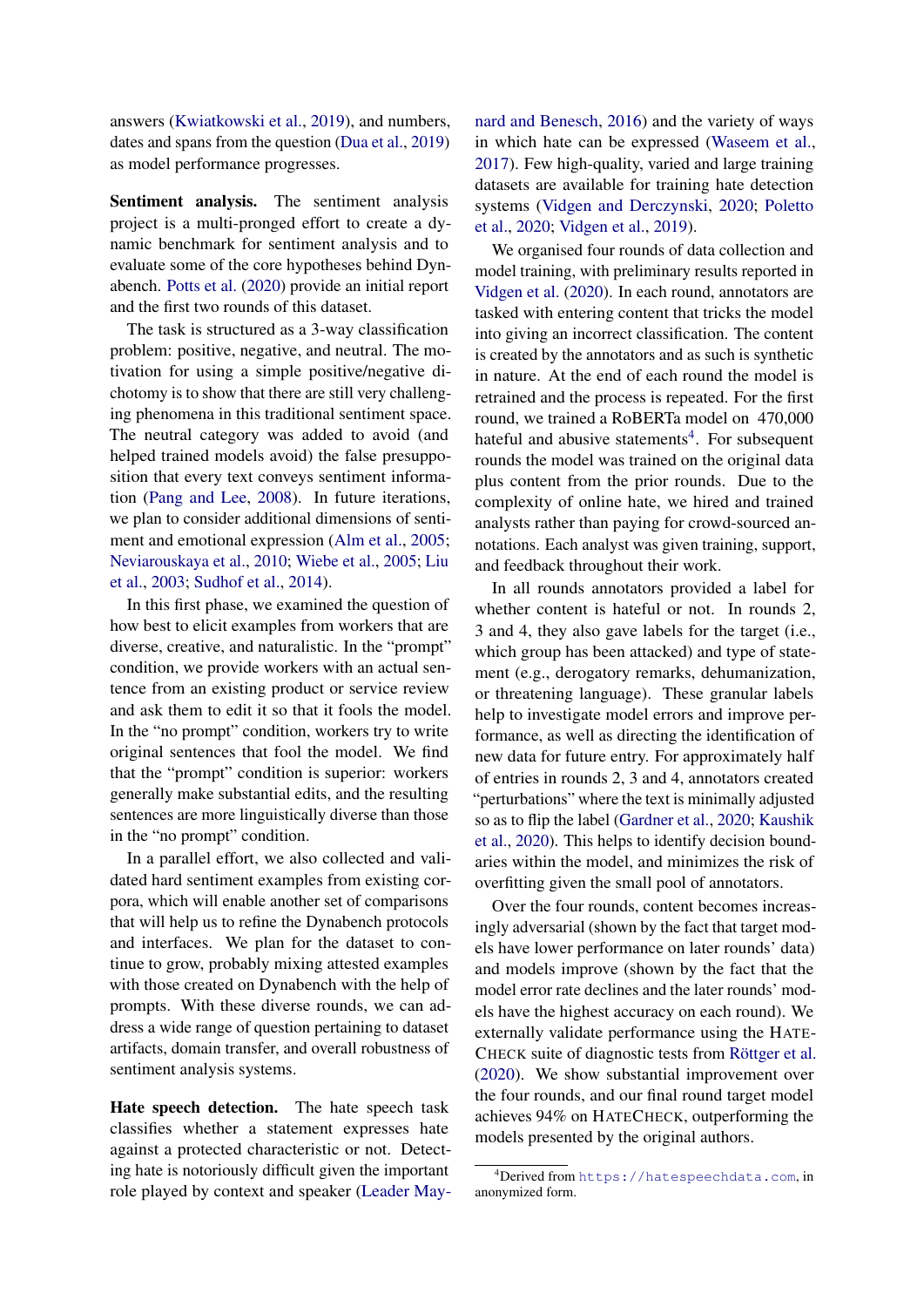<span id="page-6-0"></span>

| Task        | Rounds                      | Examples | vMER   |
|-------------|-----------------------------|----------|--------|
| NLI         | 4                           | 170,294  | 33.24% |
| QA          | $\mathcal{D}_{\mathcal{L}}$ | 36,406   | 33.74% |
| Sentiment   | 3                           | 19,975   | 35.00% |
| Hate speech | 4                           | 41,255   | 43.90% |

Table 1: Statistics for the initial four official tasks.

#### 3.3 Dynabenchmarking NLP

Table [1](#page-6-0) shows an overview of the current situation for the four tasks. Some tasks are further along in their data collection efforts than others. As we can see, the validated model error rate (vMER; the number of human-validated model errors divided by the total number of examples—note that the error rates are not necessarily comparable across tasks, since the interfaces and in-the-loop models are not identical) is still very high across all tasks, clearly demonstrating that NLP is far from solved.

# 4 Caveats and Objections

There are several obvious and valid objections one can raise. We do not have all the answers, but we can try to address some common concerns.

Won't this lead to unnatural distributions and distributional shift? Yes, that is a real risk. First, we acknowledge that crowdsourced texts are likely to have unnatural qualities: the setting itself is artificial from the perspective of genuine communication, and crowdworkers are not representative of the general population. Dynabench could exacerbate this, but it also has features that can help alleviate it. For instance, as we discussed earlier, the sentiment analysis project is using naturalistic prompt sentences to try to help workers create more diverse and naturalistic data.

Second, if we rely solely on dynamic *adversarial* collection, then we increase the risks of creating unnatural datasets. For instance, [Bartolo et al.](#page-8-4) [\(2020\)](#page-8-4) show that training solely on adversarially-collected data for QA was detrimental to performance on non-adversarially collected data. However, they also show that models are capable of simultaneously learning both distributions when trained on the combined data, retaining if not slightly improving performance on the original distribution (of course, this may not hold if we have many more examples of one particular kind). Ideally, we would combine adversarially collected data with

non-adversarial—preferably naturally collected data, so as to capture both the average and worst case scenarios in our evaluation.

Finally, we note that Dynabench could enable the community to explore the kinds of distributional shift that are characteristic of natural languages. Words and phrases change their meanings over time, between different domains, and even between different interlocutors. Dynabench could be a tool for studying such shifts and finding models that can succeed on such phenomena.

What if annotators "overfit" on models? A potential risk is cyclical "progress," where improved models forget things that were relevant in earlier rounds because annotators focus too much on a particular weakness. Continual learning is an exciting research direction here: we should try to understand distributional shift better, as well as how to characterize how data shifts over time might impact learning, and how any adverse effects might be overcome. Because of how most of us have been trained, it is natural to assume that the *last* round is automatically the best evaluation round, but that does not mean that it should be the only round: in fact, most likely, the best way to evaluate progress is to evaluate on *all* rounds as well as *any* high-quality static test set that exists, possibly with a recency-based discount factor. To make an analogy with software testing, similar to checklists [\(Ribeiro et al.,](#page-12-8) [2020\)](#page-12-8), it would be a bad idea to throw away old tests just because you've written some new ones. As long as we factor in previous rounds, Dynabench's dynamic nature offers a way out from forgetting and cyclical issues: any model biases will be fixed in the limit by annotators exploiting vulnerabilities.

Another risk is that the data distribution might be too heavily dependent on the target model in the loop. When this becomes an issue, it can be mitigated by using ensembles of many different architectures in the loop, for example the top current state-of-the-art ones, with multiple seeds.<sup>[5](#page-6-1)</sup>

How do we account for future, not-yet-in-theloop models? Obviously, we can't—so this is a very valid criticism. However, we can assume that an ensemble of model architectures is a reasonable approximation, if and only if the models are not too bad at their task. This latter point is crucial: we

<span id="page-6-1"></span><sup>5</sup>ANLI does not show dramatically different results across models, suggesting that this is not necessarily a big problem yet, but it shows in R2 and R3 that ensembles are possible.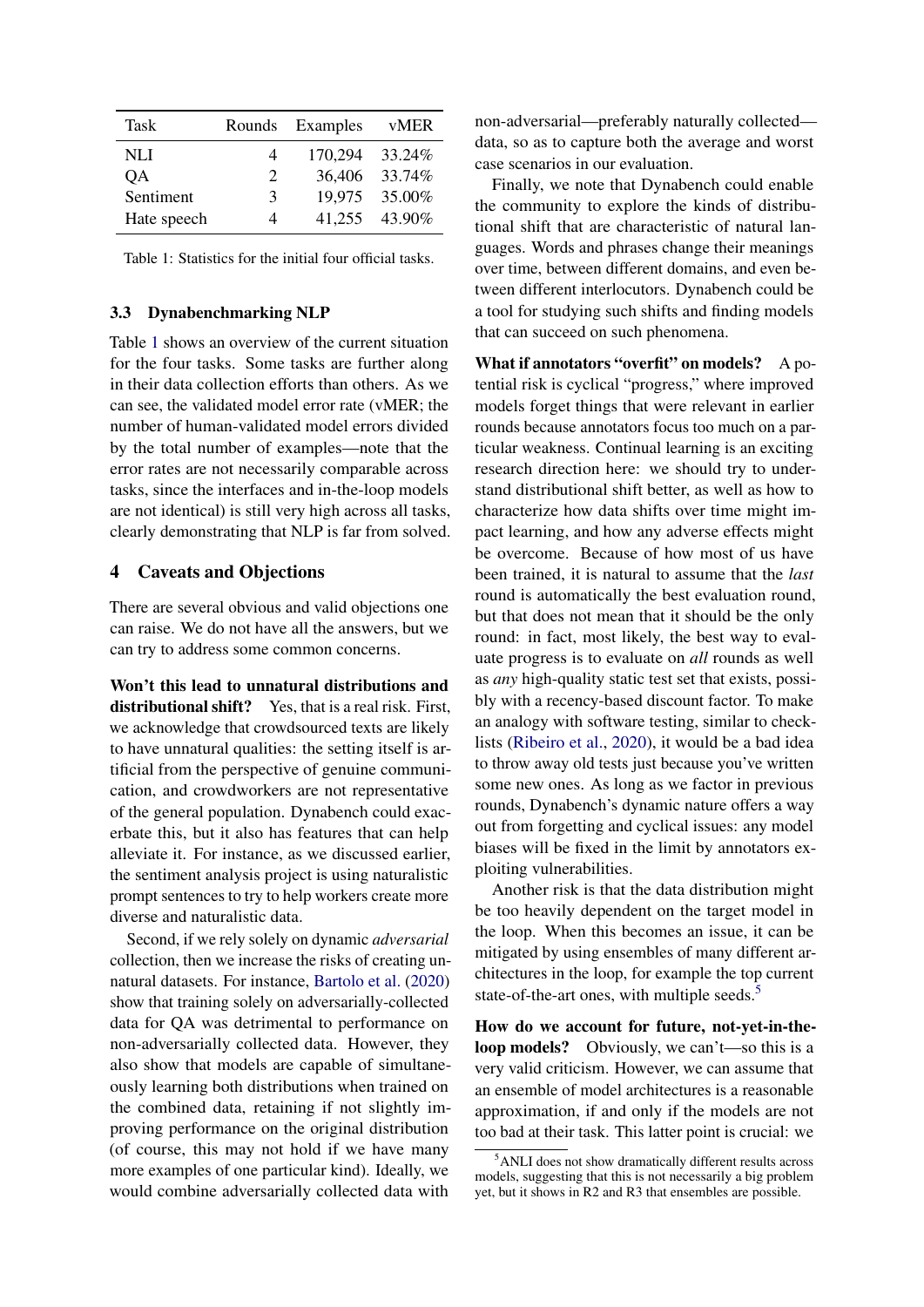take the stance that models by now, especially in aggregate, are probably good enough to be reasonably close enough to the decision boundaries—but it is definitely true that we have no guarantees that this is the case.

How do we compare results if the benchmark keeps changing? This is probably the main hurdle from a community adoption standpoint. But if we consider, e.g., the multiple iterations of SemEval or WMT datasets over the years, we've already been handling this quite well—we accept that a model's BLEU score on WMT16 is not comparable to WMT14. That is, it is perfectly natural for benchmark datasets to evolve as the community makes progress. The only thing Dynabench does differently is that it *anticipates* dataset saturation and embraces the loop so that we can make faster and more sustained progress.

What about generative tasks? For now Dynabench focuses on classification or span extraction tasks where it is relatively straightforward to establish whether a model was wrong. If instead the evaluation metric is something like ROUGE or BLEU and we are interested in generation, we need a way to discretize an answer to determine correctness, since we wouldn't have ground truth annotations; which makes determining whether a model was successfully fooled less straightforward. However, we could discretize generation by re-framing it as multiple choice with hard negatives, or simply by asking the annotator if the generation is good enough. In short, going beyond classification will require further research, but is definitely doable.

Do we need models in the loop for good data? The potential usefulness of adversarial examples can be explained at least in part by the fact that having an annotation partner (so far, a model) simply provides better incentives for generating quality annotation. Having the model in the loop is obviously useful for evaluation, but it's less clear if the resultant data is necessarily also useful in general for training. So far, there is evidence that adversarially collected data provides performance gains irrespective of the model in the loop [\(Nie et al.,](#page-11-11) [2020;](#page-11-11) [Dinan et al.,](#page-9-11) [2019;](#page-9-11) [Bartolo et al.,](#page-8-4) [2020\)](#page-8-4). For example, ANLI shows that replacing equal amounts of "normally collected" SNLI and MNLI training data with ANLI data improves model performance, especially when training size is small [\(Nie et al.,](#page-11-11) [2020\)](#page-11-11), suggesting higher data efficiency. However, it has also been found that model-in-the-loop counterfactually-augmented training data does not necessarily lead to better generalization [\(Huang](#page-10-17) [et al.,](#page-10-17) [2020\)](#page-10-17). Given the distributional shift induced by adversarial settings, it would probably be wisest to combine adversarially collected data with nonadversarial data during training (ANLI takes this approach), and to also test models in both scenarios. To get the most useful training and testing data, it seems the focus should be on collecting adversarial data with the best available model(s), preferably with a wide range of expertise, as that will likely be beneficial to future models also. That said, we expect this to be both task and model dependent. Much more research is required, and we encourage the community to explore these topics.

Is it expensive? Dynamic benchmarking is indeed expensive, but it is worth putting the numbers in context, as all data collection efforts are expensive when done at the scale of our current benchmark tasks. For instance, SNLI has 20K examples that were separately validated, and each one of these examples cost approximately \$0.50 to obtain and validate (personal communication with SNLI authors). Similarly, the 40K validated examples in MultiNLI cost \$0.64 each (p.c., MultiNLI authors). By comparison, the average cost of creation and validation for ANLI examples is closer to \$1.00 (p.c., ANLI authors). This is a substantial increase at scale. However, dynamic adversarial datasets may also last longer as benchmarks. If true, then the increased costs could turn out to be a bargain.

We should acknowledge, though, that dynamic benchmarks will tend to be more expensive than regular benchmarks for comparable tasks, because not every annotation attempt will be model-fooling and validation is required. Such expenses are likely to increase through successive rounds, as the models become more robust to workers' adversarial attacks. The research bet is that each example obtained this way is actually worth more to the community and thus worth the expense.

In addition, we hope that language enthusiasts and other non-crowdworker model breakers will appreciate the honor that comes with being high up on the user leaderboard for breaking models. We are working on making the tool useful for education, as well as gamifying the interface to make it (even) more fun to try to fool models, as a "game with a purpose" [\(Von Ahn and Dabbish,](#page-13-17) [2008\)](#page-13-17), for example through the ability to earn badges.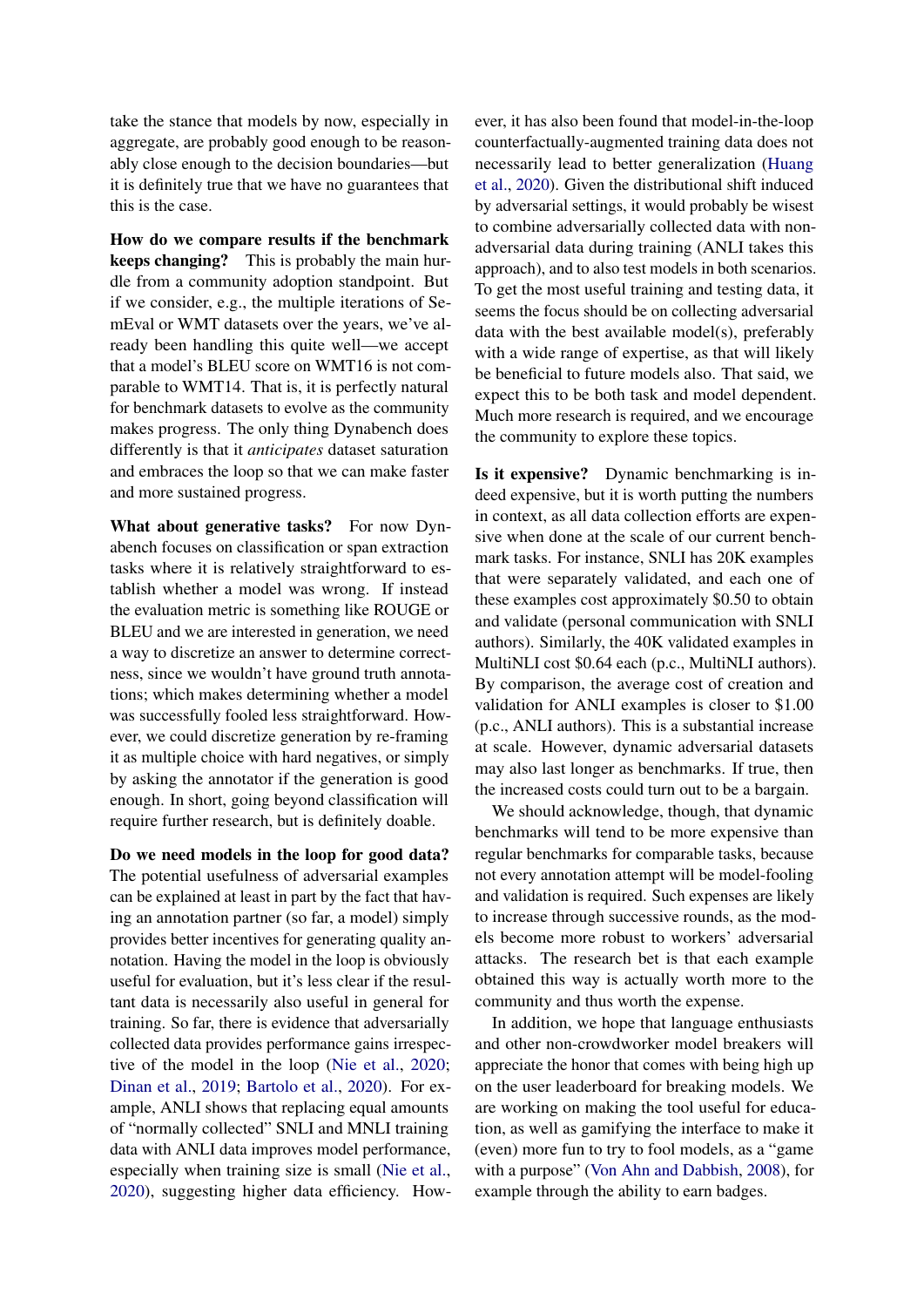### 5 Conclusion and Outlook

We introduced Dynabench, a research platform for dynamic benchmarking. Dynabench opens up exciting new research directions, such as investigating the effects of ensembles in the loop, distributional shift characterisation, exploring annotator efficiency, investigating the effects of annotator expertise, and improving model robustness to targeted adversarial attacks in an interactive setting. It also facilitates further study in dynamic data collection, and more general cross-task analyses of humanand-machine interaction. The current iteration of the platform is only just the beginning of a longer journey. In the immediate future, we aim to achieve the following goals:

Anyone can run a task. Having created a tool that allows for human-in-the-loop model evaluation and data collection, we aim to make it possible for anyone to run their own task. To get started, only three things are needed: a target model, a (set of) context(s), and a pool of annotators.

Multilinguality and multimodality. As of now, Dynabench is text-only and focuses on English, but we hope to change that soon.

Live model evaluation. Model evaluation should not be about one single number on some test set. If models are uploaded through a standard interface, they can be scored automatically along many dimensions. We would be able to capture not only accuracy, for example, but also usage of computational resources, inference time, fairness, and many other relevant dimensions. This will in turn enable dynamic leaderboards, for example based on utility [\(Ethayarajh and Jurafsky,](#page-9-14) [2020\)](#page-9-14). This would also allow for backward-compatible comparisons, not having to worry about the benchmark changing, and automatically putting new state of the art models in the loop, addressing some of the main objections.

One can easily imagine a future where, in order to fulfill reproducibility requirements, authors do not only link to their open source codebase but also to their model inference point so others can "talk with" their model. This will help drive progress, as it will allow others to examine models' capabilities and identify failures to address with newer even better models. If we cannot always democratize the *training* of state-of-the-art AI models, at the very least we can democratize their *evaluation*.

### Acknowledgements

We would like to thank Jason Weston, Emily Dinan and Kyunghyun Cho for their input on this project, and Sonia Kris for her support. ZW has been supported in part by the Canada 150 Research Chair program and the UK-Canada AI Artificial Intelligence Initiative. YN and MB have been supported in part by DARPA MCS N66001-19-2-4031, DARPA YFA17-D17AP00022, and ONR N00014- 18-1-2871. CP has been supported in part by grants from Facebook, Google, and by Stanford's Institute for Human-Centered AI.

#### References

- <span id="page-8-6"></span>Cecilia Ovesdotter Alm, Dan Roth, and Richard Sproat. 2005. [Emotions from text: Machine learning](https://www.aclweb.org/anthology/H05-1073) [for text-based emotion prediction.](https://www.aclweb.org/anthology/H05-1073) In *Proceedings of Human Language Technology Conference and Conference on Empirical Methods in Natural Language Processing*, pages 579–586, Vancouver, British Columbia, Canada. Association for Computational Linguistics.
- <span id="page-8-5"></span>Joshua Attenberg, Panos Ipeirotis, and Foster Provost. 2015. [Beat the machine: Challenging humans to](https://doi.org/10.1145/2700832) [find a predictive model's "unknown unknowns".](https://doi.org/10.1145/2700832) *J. Data and Information Quality*, 6(1).
- <span id="page-8-0"></span>Dzmitry Bahdanau, Kyunghyun Cho, and Yoshua Bengio. 2014. [Neural machine translation by jointly](https://arxiv.org/abs/1409.0473) [learning to align and translate.](https://arxiv.org/abs/1409.0473) *arXiv preprint arXiv:1409.0473*.
- <span id="page-8-4"></span>Max Bartolo, Alastair Roberts, Johannes Welbl, Sebastian Riedel, and Pontus Stenetorp. 2020. [Beat the ai:](https://doi.org/10.1162/tacl_a_00338) [Investigating adversarial human annotation for read](https://doi.org/10.1162/tacl_a_00338)[ing comprehension.](https://doi.org/10.1162/tacl_a_00338) *Transactions of the Association for Computational Linguistics*, 8:662–678.
- <span id="page-8-2"></span>Yonatan Belinkov and Yonatan Bisk. 2018. [Synthetic](https://openreview.net/forum?id=BJ8vJebC-) [and natural noise both break neural machine transla](https://openreview.net/forum?id=BJ8vJebC-)[tion.](https://openreview.net/forum?id=BJ8vJebC-) In *International Conference on Learning Representations*.
- <span id="page-8-3"></span>Yonatan Belinkov, Adam Poliak, Stuart Shieber, Benjamin Van Durme, and Alexander Rush. 2019. [Don't take the premise for granted: Mitigating ar](https://doi.org/10.18653/v1/P19-1084)[tifacts in natural language inference.](https://doi.org/10.18653/v1/P19-1084) In *Proceedings of the 57th Annual Meeting of the Association for Computational Linguistics*, pages 877–891, Florence, Italy. Association for Computational Linguistics.
- <span id="page-8-1"></span>Samuel R. Bowman, Gabor Angeli, Christopher Potts, and Christopher D. Manning. 2015. [A large anno](https://doi.org/10.18653/v1/D15-1075)[tated corpus for learning natural language inference.](https://doi.org/10.18653/v1/D15-1075) In *Proceedings of the 2015 Conference on Empirical Methods in Natural Language Processing*, pages 632–642, Lisbon, Portugal. Association for Computational Linguistics.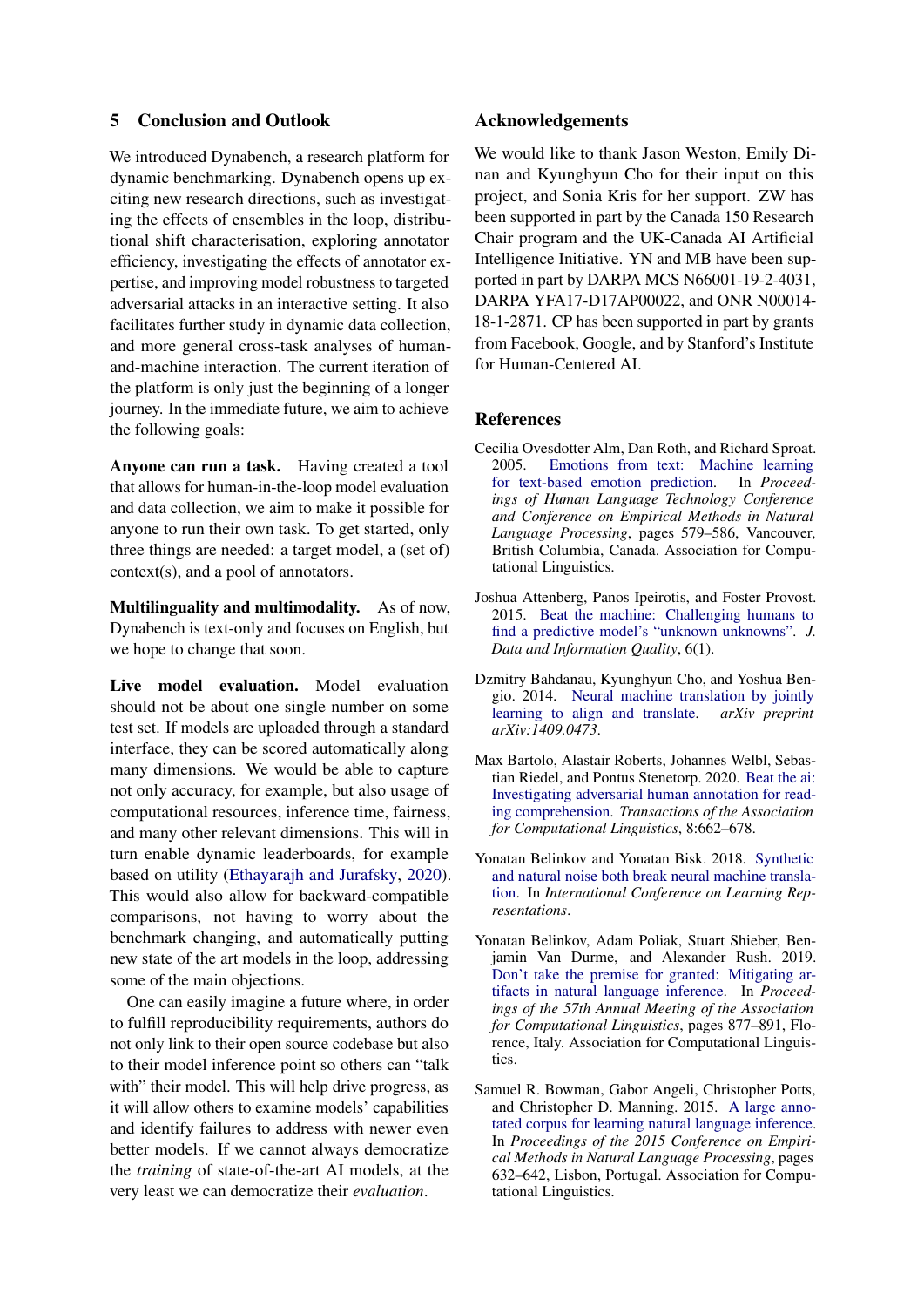- <span id="page-9-1"></span>Tom B Brown, Benjamin Mann, Nick Ryder, Melanie Subbiah, Jared Kaplan, Prafulla Dhariwal, Arvind Neelakantan, Pranav Shyam, Girish Sastry, Amanda Askell, et al. 2020. [Language models are few-shot](https://arxiv.org/abs/2005.14165) [learners.](https://arxiv.org/abs/2005.14165) *arXiv preprint arXiv:2005.14165*.
- <span id="page-9-5"></span>Dallas Card, Peter Henderson, Urvashi Khandelwal, Robin Jia, Kyle Mahowald, and Dan Jurafsky. 2020. [With little power comes great responsibility.](https://www.aclweb.org/anthology/2020.emnlp-main.745) In *Proceedings of the 2020 Conference on Empirical Methods in Natural Language Processing (EMNLP)*, pages 9263–9274, Online. Association for Computational Linguistics.
- <span id="page-9-12"></span>Michael Chen, Mike D'Arcy, Alisa Liu, Jared Fernandez, and Doug Downey. 2019. [CODAH: An](https://doi.org/10.18653/v1/W19-2008) [adversarially-authored question answering dataset](https://doi.org/10.18653/v1/W19-2008) [for common sense.](https://doi.org/10.18653/v1/W19-2008) In *Proceedings of the 3rd Workshop on Evaluating Vector Space Representations for NLP*, pages 63–69, Minneapolis, USA. Association for Computational Linguistics.
- <span id="page-9-2"></span>Alexis Conneau and Douwe Kiela. 2018. [SentEval: An](https://www.aclweb.org/anthology/L18-1269) [evaluation toolkit for universal sentence representa](https://www.aclweb.org/anthology/L18-1269)[tions.](https://www.aclweb.org/anthology/L18-1269) In *Proceedings of the Eleventh International Conference on Language Resources and Evaluation (LREC 2018)*, Miyazaki, Japan. European Language Resources Association (ELRA).
- <span id="page-9-15"></span>Ido Dagan, Oren Glickman, and Bernardo Magnini. 2006. [The PASCAL recognising textual entailment](https://link.springer.com/chapter/10.1007/11736790_9) [challenge.](https://link.springer.com/chapter/10.1007/11736790_9) In *Machine learning challenges. evaluating predictive uncertainty, visual object classification, and recognising tectual entailment*, pages 177– 190. Springer.
- <span id="page-9-13"></span>Harm de Vries, Dzmitry Bahdanau, and Christopher Manning. 2020. [Towards ecologically valid re](https://arxiv.org/abs/2007.14435)[search on language user interfaces.](https://arxiv.org/abs/2007.14435) *arXiv preprint arXiv:2007.14435*.
- <span id="page-9-0"></span>Jacob Devlin, Ming-Wei Chang, Kenton Lee, and Kristina Toutanova. 2019. [BERT: Pre-training of](https://doi.org/10.18653/v1/N19-1423) [deep bidirectional transformers for language under](https://doi.org/10.18653/v1/N19-1423)[standing.](https://doi.org/10.18653/v1/N19-1423) In *Proceedings of the 2019 Conference of the North American Chapter of the Association for Computational Linguistics: Human Language Technologies, Volume 1 (Long and Short Papers)*, pages 4171–4186, Minneapolis, Minnesota. Association for Computational Linguistics.
- <span id="page-9-11"></span>Emily Dinan, Samuel Humeau, Bharath Chintagunta, and Jason Weston. 2019. [Build it break it fix it for](https://doi.org/10.18653/v1/D19-1461) [dialogue safety: Robustness from adversarial human](https://doi.org/10.18653/v1/D19-1461) [attack.](https://doi.org/10.18653/v1/D19-1461) In *Proceedings of the 2019 Conference on Empirical Methods in Natural Language Processing and the 9th International Joint Conference on Natural Language Processing (EMNLP-IJCNLP)*, pages 4537–4546, Hong Kong, China. Association for Computational Linguistics.
- <span id="page-9-16"></span>Dheeru Dua, Yizhong Wang, Pradeep Dasigi, Gabriel Stanovsky, Sameer Singh, and Matt Gardner. 2019. [DROP: A reading comprehension benchmark requir](https://doi.org/10.18653/v1/N19-1246)[ing discrete reasoning over paragraphs.](https://doi.org/10.18653/v1/N19-1246) In *Proceedings of the 2019 Conference of the North American*

*Chapter of the Association for Computational Linguistics: Human Language Technologies, Volume 1 (Long and Short Papers)*, pages 2368–2378, Minneapolis, Minnesota. Association for Computational Linguistics.

- <span id="page-9-9"></span>Javid Ebrahimi, Daniel Lowd, and Dejing Dou. 2018a. [On adversarial examples for character-level neural](https://www.aclweb.org/anthology/C18-1055) [machine translation.](https://www.aclweb.org/anthology/C18-1055) In *Proceedings of the 27th International Conference on Computational Linguistics*, pages 653–663, Santa Fe, New Mexico, USA. Association for Computational Linguistics.
- <span id="page-9-8"></span>Javid Ebrahimi, Anyi Rao, Daniel Lowd, and Dejing Dou. 2018b. [HotFlip: White-box adversarial exam](https://doi.org/10.18653/v1/P18-2006)[ples for text classification.](https://doi.org/10.18653/v1/P18-2006) In *Proceedings of the 56th Annual Meeting of the Association for Computational Linguistics (Volume 2: Short Papers)*, pages 31–36, Melbourne, Australia. Association for Computational Linguistics.
- <span id="page-9-14"></span>Kawin Ethayarajh and Dan Jurafsky. 2020. [Utility is in](https://www.aclweb.org/anthology/2020.emnlp-main.393) [the eye of the user: A critique of NLP leaderboard](https://www.aclweb.org/anthology/2020.emnlp-main.393) [design.](https://www.aclweb.org/anthology/2020.emnlp-main.393) In *Proceedings of the 2020 Conference on Empirical Methods in Natural Language Processing (EMNLP)*, pages 4846–4853, Online. Association for Computational Linguistics.
- <span id="page-9-7"></span>Allyson Ettinger. 2020. [What BERT is not: Lessons](https://doi.org/10.1162/tacl_a_00298) [from a new suite of psycholinguistic diagnostics for](https://doi.org/10.1162/tacl_a_00298) [language models.](https://doi.org/10.1162/tacl_a_00298) *Transactions of the Association for Computational Linguistics*, 8:34–48.
- <span id="page-9-6"></span>Allyson Ettinger, Sudha Rao, Hal Daumé III, and Emily M. Bender. 2017. [Towards linguistically gen](https://doi.org/10.18653/v1/W17-5401)[eralizable NLP systems: A workshop and shared](https://doi.org/10.18653/v1/W17-5401) [task.](https://doi.org/10.18653/v1/W17-5401) In *Proceedings of the First Workshop on Building Linguistically Generalizable NLP Systems*, pages 1–10, Copenhagen, Denmark. Association for Computational Linguistics.
- <span id="page-9-10"></span>Matt Gardner, Yoav Artzi, Victoria Basmov, Jonathan Berant, Ben Bogin, Sihao Chen, Pradeep Dasigi, Dheeru Dua, Yanai Elazar, Ananth Gottumukkala, Nitish Gupta, Hannaneh Hajishirzi, Gabriel Ilharco, Daniel Khashabi, Kevin Lin, Jiangming Liu, Nelson F. Liu, Phoebe Mulcaire, Qiang Ning, Sameer Singh, Noah A. Smith, Sanjay Subramanian, Reut Tsarfaty, Eric Wallace, Ally Zhang, and Ben Zhou. 2020. [Evaluating models' local decision boundaries](https://www.aclweb.org/anthology/2020.findings-emnlp.117) [via contrast sets.](https://www.aclweb.org/anthology/2020.findings-emnlp.117) In *Proceedings of the 2020 Conference on Empirical Methods in Natural Language Processing: Findings*, pages 1307–1323, Online. Association for Computational Linguistics.
- <span id="page-9-4"></span>Jon Gauthier, Jennifer Hu, Ethan Wilcox, Peng Qian, and Roger Levy. 2020. [SyntaxGym: An online](https://doi.org/10.18653/v1/2020.acl-demos.10) [platform for targeted evaluation of language models.](https://doi.org/10.18653/v1/2020.acl-demos.10) In *Proceedings of the 58th Annual Meeting of the Association for Computational Linguistics: System Demonstrations*, pages 70–76, Online. Association for Computational Linguistics.
- <span id="page-9-3"></span>Atticus Geiger, Ignacio Cases, Lauri Karttunen, and Christopher Potts. 2018. [Stress-testing neu](https://arxiv.org/abs/1810.13033)[ral models of natural language inference with](https://arxiv.org/abs/1810.13033)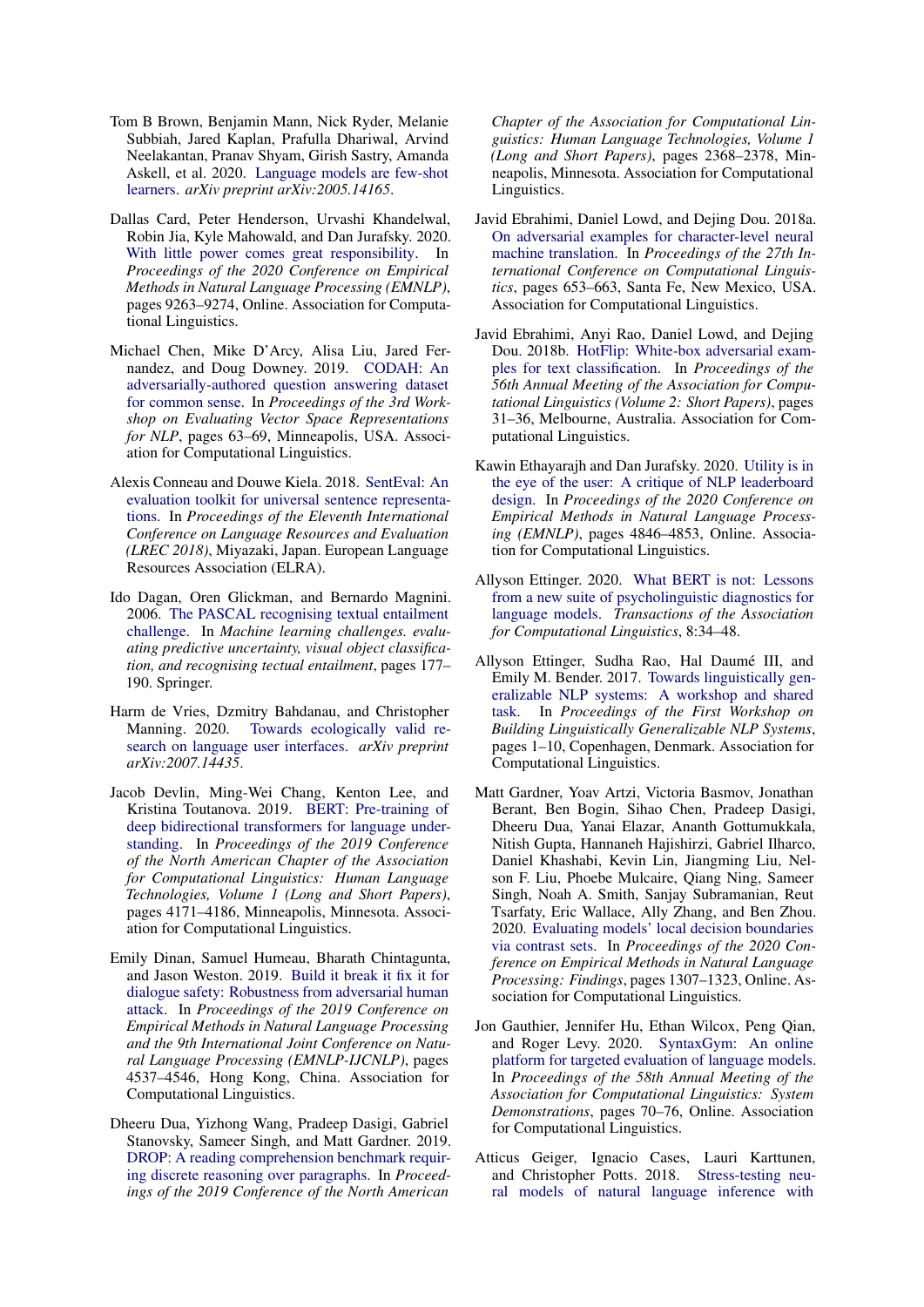[multiply-quantified sentences.](https://arxiv.org/abs/1810.13033) *arXiv preprint arXiv:1810.13033*.

- <span id="page-10-3"></span>Max Glockner, Vered Shwartz, and Yoav Goldberg. 2018. [Breaking NLI systems with sentences that re](https://doi.org/10.18653/v1/P18-2103)[quire simple lexical inferences.](https://doi.org/10.18653/v1/P18-2103) In *Proceedings of the 56th Annual Meeting of the Association for Computational Linguistics (Volume 2: Short Papers)*, pages 650–655, Melbourne, Australia. Association for Computational Linguistics.
- <span id="page-10-10"></span>Suchin Gururangan, Swabha Swayamdipta, Omer Levy, Roy Schwartz, Samuel Bowman, and Noah A. Smith. 2018. [Annotation artifacts in natural lan](https://doi.org/10.18653/v1/N18-2017)[guage inference data.](https://doi.org/10.18653/v1/N18-2017) In *Proceedings of the 2018 Conference of the North American Chapter of the Association for Computational Linguistics: Human Language Technologies, Volume 2 (Short Papers)*, pages 107–112, New Orleans, Louisiana. Association for Computational Linguistics.
- <span id="page-10-13"></span>Braden Hancock, Antoine Bordes, Pierre-Emmanuel Mazare, and Jason Weston. 2019. [Learning from](https://doi.org/10.18653/v1/P19-1358) [dialogue after deployment: Feed yourself, chatbot!](https://doi.org/10.18653/v1/P19-1358) In *Proceedings of the 57th Annual Meeting of the Association for Computational Linguistics*, pages 3667–3684, Florence, Italy. Association for Computational Linguistics.
- <span id="page-10-4"></span>Md Mosharaf Hossain, Venelin Kovatchev, Pranoy Dutta, Tiffany Kao, Elizabeth Wei, and Eduardo Blanco. 2020. [An analysis of natural language in](https://www.aclweb.org/anthology/2020.emnlp-main.732)[ference benchmarks through the lens of negation.](https://www.aclweb.org/anthology/2020.emnlp-main.732) In *Proceedings of the 2020 Conference on Empirical Methods in Natural Language Processing (EMNLP)*, pages 9106–9118, Online. Association for Computational Linguistics.
- <span id="page-10-0"></span>Jeremy Howard and Sebastian Ruder. 2018. [Universal](https://doi.org/10.18653/v1/P18-1031) [language model fine-tuning for text classification.](https://doi.org/10.18653/v1/P18-1031) In *Proceedings of the 56th Annual Meeting of the Association for Computational Linguistics (Volume 1: Long Papers)*, pages 328–339, Melbourne, Australia. Association for Computational Linguistics.
- <span id="page-10-17"></span>William Huang, Haokun Liu, and Samuel R Bowman. 2020. Counterfactually-augmented snli training data does not yield better generalization than unaugmented data. *arXiv preprint arXiv:2010.04762*.
- <span id="page-10-5"></span>Paloma Jeretic, Alex Warstadt, Suvrat Bhooshan, and Adina Williams. 2020. [Are natural language infer](https://doi.org/10.18653/v1/2020.acl-main.768)[ence models IMPPRESsive? Learning IMPlicature](https://doi.org/10.18653/v1/2020.acl-main.768) [and PRESupposition.](https://doi.org/10.18653/v1/2020.acl-main.768) In *Proceedings of the 58th Annual Meeting of the Association for Computational Linguistics*, pages 8690–8705, Online. Association for Computational Linguistics.
- <span id="page-10-8"></span>Robin Jia and Percy Liang. 2017. [Adversarial exam](https://doi.org/10.18653/v1/D17-1215)[ples for evaluating reading comprehension systems.](https://doi.org/10.18653/v1/D17-1215) In *Proceedings of the 2017 Conference on Empirical Methods in Natural Language Processing*, pages 2021–2031, Copenhagen, Denmark. Association for Computational Linguistics.
- <span id="page-10-11"></span>Divyansh Kaushik, Eduard Hovy, and Zachary C Lipton. 2020. [Learning the difference that makes](https://arxiv.org/abs/1909.12434) [a difference with counterfactually-augmented data.](https://arxiv.org/abs/1909.12434) *International Conference on Learning Representations (ICLR)*.
- <span id="page-10-9"></span>Huda Khayrallah and Philipp Koehn. 2018. [On the](https://doi.org/10.18653/v1/W18-2709) [impact of various types of noise on neural machine](https://doi.org/10.18653/v1/W18-2709) [translation.](https://doi.org/10.18653/v1/W18-2709) In *Proceedings of the 2nd Workshop on Neural Machine Translation and Generation*, pages 74–83, Melbourne, Australia. Association for Computational Linguistics.
- <span id="page-10-2"></span>Najoung Kim and Tal Linzen. 2020. [COGS: A com](https://www.aclweb.org/anthology/2020.emnlp-main.731)[positional generalization challenge based on seman](https://www.aclweb.org/anthology/2020.emnlp-main.731)[tic interpretation.](https://www.aclweb.org/anthology/2020.emnlp-main.731) In *Proceedings of the 2020 Conference on Empirical Methods in Natural Language Processing (EMNLP)*, pages 9087–9105, Online. Association for Computational Linguistics.
- <span id="page-10-12"></span>Tom Kwiatkowski, Jennimaria Palomaki, Olivia Redfield, Michael Collins, Ankur Parikh, Chris Alberti, Danielle Epstein, Illia Polosukhin, Jacob Devlin, Kenton Lee, Kristina Toutanova, Llion Jones, Matthew Kelcey, Ming-Wei Chang, Andrew M. Dai, Jakob Uszkoreit, Quoc Le, and Slav Petrov. 2019. [Natural questions: A benchmark for question an](https://doi.org/10.1162/tacl_a_00276)[swering research.](https://doi.org/10.1162/tacl_a_00276) *Transactions of the Association for Computational Linguistics*, 7:452–466.
- <span id="page-10-16"></span>Jonathan Leader Maynard and Susan Benesch. 2016. [Dangerous Speech and Dangerous Ideology: An](https://doi.org/10.5038/1911-9933.9.3.1317) [Integrated Model for Monitoring and Prevention.](https://doi.org/10.5038/1911-9933.9.3.1317) *Genocide Studies and Prevention*, 9(3):70–95.
- <span id="page-10-6"></span>Patrick Lewis, Pontus Stenetorp, and Sebastian Riedel. 2020. Question and answer test-train overlap in open-domain question answering datasets. *arXiv preprint arXiv:2008.02637*.
- <span id="page-10-14"></span>Tal Linzen. 2020. [How can we accelerate progress to](https://doi.org/10.18653/v1/2020.acl-main.465)[wards human-like linguistic generalization?](https://doi.org/10.18653/v1/2020.acl-main.465) In *Proceedings of the 58th Annual Meeting of the Association for Computational Linguistics*, pages 5210– 5217, Online. Association for Computational Linguistics.
- <span id="page-10-15"></span>Hugo Liu, Henry Lieberman, and Ted Selker. 2003. [A model of textual affect sensing using real-world](https://web.media.mit.edu/~lieber/Publications/Affec_Sensing.pdf) [knowledge.](https://web.media.mit.edu/~lieber/Publications/Affec_Sensing.pdf) In *Proceedings of Intelligent User Interfaces (IUI)*, pages 125–132.
- <span id="page-10-7"></span>Nelson F. Liu, Roy Schwartz, and Noah A. Smith. 2019a. [Inoculation by fine-tuning: A method for](https://doi.org/10.18653/v1/N19-1225) [analyzing challenge datasets.](https://doi.org/10.18653/v1/N19-1225) In *Proceedings of the 2019 Conference of the North American Chapter of the Association for Computational Linguistics: Human Language Technologies, Volume 1 (Long and Short Papers)*, pages 2171–2179, Minneapolis, Minnesota. Association for Computational Linguistics.
- <span id="page-10-1"></span>Yinhan Liu, Myle Ott, Naman Goyal, Jingfei Du, Mandar Joshi, Danqi Chen, Omer Levy, Mike Lewis, Luke Zettlemoyer, and Veselin Stoyanov. 2019b. [RoBERTa: A robustly optimized BERT pretraining](http://arxiv.org/abs/1907.11692) [approach.](http://arxiv.org/abs/1907.11692) *CoRR*, abs/1907.11692.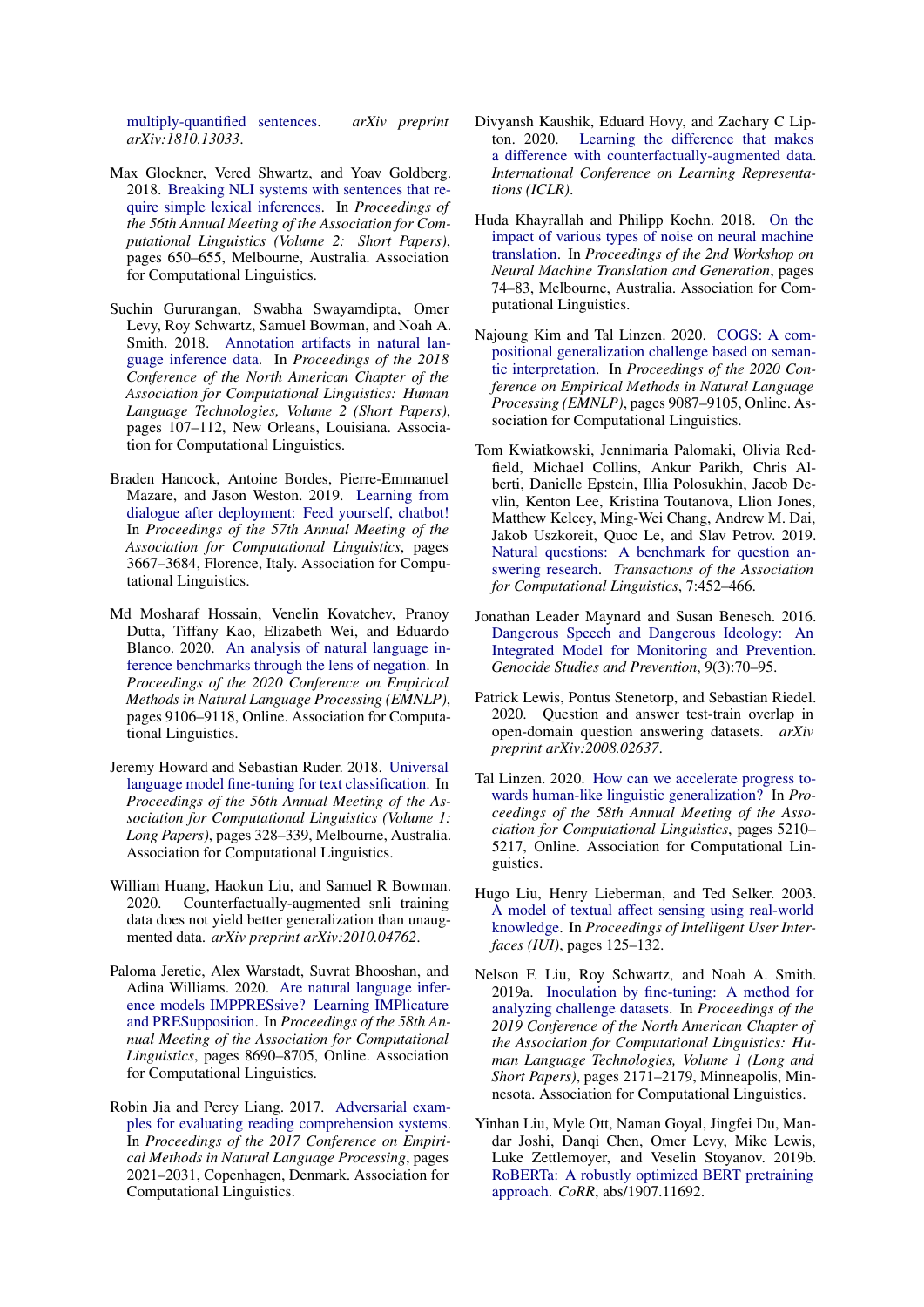- <span id="page-11-0"></span>Thang Luong, Hieu Pham, and Christopher D. Manning. 2015. [Effective approaches to attention-based](https://doi.org/10.18653/v1/D15-1166) [neural machine translation.](https://doi.org/10.18653/v1/D15-1166) In *Proceedings of the 2015 Conference on Empirical Methods in Natural Language Processing*, pages 1412–1421, Lisbon, Portugal. Association for Computational Linguistics.
- <span id="page-11-1"></span>Mitchell P. Marcus, Beatrice Santorini, and Mary Ann Marcinkiewicz. 1993. [Building a large annotated](https://www.aclweb.org/anthology/J93-2004) [corpus of English: The Penn Treebank.](https://www.aclweb.org/anthology/J93-2004) *Computational Linguistics*, 19(2):313–330.
- <span id="page-11-5"></span>Chandler May, Alex Wang, Shikha Bordia, Samuel R. Bowman, and Rachel Rudinger. 2019. [On measur](https://doi.org/10.18653/v1/N19-1063)[ing social biases in sentence encoders.](https://doi.org/10.18653/v1/N19-1063) In *Proceedings of the 2019 Conference of the North American Chapter of the Association for Computational Linguistics: Human Language Technologies, Volume 1 (Long and Short Papers)*, pages 622–628, Minneapolis, Minnesota. Association for Computational Linguistics.
- <span id="page-11-3"></span>Bryan McCann, Nitish Shirish Keskar, Caiming Xiong, and Richard Socher. 2018. [The natural language de](https://arxiv.org/abs/1806.08730)[cathlon: Multitask learning as question answering.](https://arxiv.org/abs/1806.08730) *arXiv preprint arXiv:1806.08730*.
- <span id="page-11-10"></span>Tom McCoy, Ellie Pavlick, and Tal Linzen. 2019. [Right for the wrong reasons: Diagnosing syntactic](https://doi.org/10.18653/v1/P19-1334) [heuristics in natural language inference.](https://doi.org/10.18653/v1/P19-1334) In *Proceedings of the 57th Annual Meeting of the Association for Computational Linguistics*, pages 3428–3448, Florence, Italy. Association for Computational Linguistics.
- <span id="page-11-8"></span>Pasquale Minervini and Sebastian Riedel. 2018. [Adver](https://doi.org/10.18653/v1/K18-1007)[sarially regularising neural NLI models to integrate](https://doi.org/10.18653/v1/K18-1007) [logical background knowledge.](https://doi.org/10.18653/v1/K18-1007) In *Proceedings of the 22nd Conference on Computational Natural Language Learning*, pages 65–74, Brussels, Belgium. Association for Computational Linguistics.
- <span id="page-11-12"></span>Tom Mitchell, William Cohen, Estevam Hruschka, Partha Talukdar, Bishan Yang, Justin Betteridge, Andrew Carlson, Bhavana Dalvi, Matt Gardner, Bryan Kisiel, et al. 2018. [Never-ending learning.](https://dl.acm.org/doi/10.1145/3191513) *Communications of the ACM*, 61(5):103–115.
- <span id="page-11-13"></span>Robert Munro, Steven Bethard, Victor Kuperman, Vicky Tzuyin Lai, Robin Melnick, Christopher Potts, Tyler Schnoebelen, and Harry Tily. 2010. [Crowd](https://www.aclweb.org/anthology/W10-0719)[sourcing and language studies: the new generation](https://www.aclweb.org/anthology/W10-0719) [of linguistic data.](https://www.aclweb.org/anthology/W10-0719) In *Proceedings of the NAACL HLT 2010 Workshop on Creating Speech and Language Data with Amazon's Mechanical Turk*, pages 122–130, Los Angeles. Association for Computational Linguistics.
- <span id="page-11-7"></span>Aakanksha Naik, Abhilasha Ravichander, Norman Sadeh, Carolyn Rose, and Graham Neubig. 2018. [Stress test evaluation for natural language inference.](https://www.aclweb.org/anthology/C18-1198) In *Proceedings of the 27th International Conference on Computational Linguistics*, pages 2340–2353, Santa Fe, New Mexico, USA. Association for Computational Linguistics.
- <span id="page-11-6"></span>Nikita Nangia, Clara Vania, Rasika Bhalerao, and Samuel R. Bowman. 2020. [CrowS-pairs: A chal](https://www.aclweb.org/anthology/2020.emnlp-main.154)[lenge dataset for measuring social biases in masked](https://www.aclweb.org/anthology/2020.emnlp-main.154) [language models.](https://www.aclweb.org/anthology/2020.emnlp-main.154) In *Proceedings of the 2020 Conference on Empirical Methods in Natural Language Processing (EMNLP)*, pages 1953–1967, Online. Association for Computational Linguistics.
- <span id="page-11-17"></span>Alena Neviarouskaya, Helmut Prendinger, and Mitsuru Ishizuka. 2010. [Recognition of affect, judgment,](https://www.aclweb.org/anthology/C10-1091) [and appreciation in text.](https://www.aclweb.org/anthology/C10-1091) In *Proceedings of the 23rd International Conference on Computational Linguistics (Coling 2010)*, pages 806–814, Beijing, China. Coling 2010 Organizing Committee.
- <span id="page-11-4"></span>Yixin Nie, Yicheng Wang, and Mohit Bansal. 2019. [Analyzing compositionality-sensitivity of nli mod](https://doi.org/10.1609/aaai.v33i01.33016867)[els.](https://doi.org/10.1609/aaai.v33i01.33016867) *Proceedings of the AAAI Conference on Artificial Intelligence*, 33(01):6867–6874.
- <span id="page-11-11"></span>Yixin Nie, Adina Williams, Emily Dinan, Mohit Bansal, Jason Weston, and Douwe Kiela. 2020. [Ad](https://doi.org/10.18653/v1/2020.acl-main.441)[versarial NLI: A new benchmark for natural lan](https://doi.org/10.18653/v1/2020.acl-main.441)[guage understanding.](https://doi.org/10.18653/v1/2020.acl-main.441) In *Proceedings of the 58th Annual Meeting of the Association for Computational Linguistics*, pages 4885–4901, Online. Association for Computational Linguistics.
- <span id="page-11-16"></span>Bo Pang and Lillian Lee. 2008. [Opinion mining and](http://www.cs.cornell.edu/home/llee/omsa/omsa.pdf) [sentiment analysis.](http://www.cs.cornell.edu/home/llee/omsa/omsa.pdf) *Foundations and Trends in Information Retrieval*, 2(1):1–135.
- <span id="page-11-14"></span>Adam Paszke, Sam Gross, Francisco Massa, Adam Lerer, James Bradbury, Gregory Chanan, Trevor Killeen, Zeming Lin, Natalia Gimelshein, Luca Antiga, Alban Desmaison, Andreas Kopf, Edward Yang, Zachary DeVito, Martin Raison, Alykhan Tejani, Sasank Chilamkurthy, Benoit Steiner, Lu Fang, Junjie Bai, and Soumith Chintala. 2019. [Pytorch:](https://proceedings.neurips.cc/paper/2019/file/bdbca288fee7f92f2bfa9f7012727740-Paper.pdf) [An imperative style, high-performance deep learn](https://proceedings.neurips.cc/paper/2019/file/bdbca288fee7f92f2bfa9f7012727740-Paper.pdf)[ing library.](https://proceedings.neurips.cc/paper/2019/file/bdbca288fee7f92f2bfa9f7012727740-Paper.pdf) In *Advances in Neural Information Processing Systems*, volume 32, pages 8026–8037. Curran Associates, Inc.
- <span id="page-11-18"></span>Fabio Poletto, Valerio Basile, Manuela Sanguinetti, Cristina Bosco, and Viviana Patti. 2020. [Resources](https://doi.org/10.1007/s10579-020-09502-8) [and benchmark corpora for hate speech detection: a](https://doi.org/10.1007/s10579-020-09502-8) [systematic review.](https://doi.org/10.1007/s10579-020-09502-8) *Language Resources and Evaluation*.
- <span id="page-11-9"></span>Adam Poliak, Jason Naradowsky, Aparajita Haldar, Rachel Rudinger, and Benjamin Van Durme. 2018. [Hypothesis only baselines in natural language in](https://doi.org/10.18653/v1/S18-2023)[ference.](https://doi.org/10.18653/v1/S18-2023) In *Proceedings of the Seventh Joint Conference on Lexical and Computational Semantics*, pages 180–191, New Orleans, Louisiana. Association for Computational Linguistics.
- <span id="page-11-15"></span>Christopher Potts, Zhengxuan Wu, Atticus Geiger, and Douwe Kiela. 2020. [DynaSent: A dynamic](https://arxiv.org/abs/2012.15349) [benchmark for sentiment analysis.](https://arxiv.org/abs/2012.15349) *arXiv preprint arXiv:2012.15349*.
- <span id="page-11-2"></span>Sameer Pradhan, Alessandro Moschitti, Nianwen Xue, Olga Uryupina, and Yuchen Zhang. 2012. [CoNLL-](https://www.aclweb.org/anthology/W12-4501)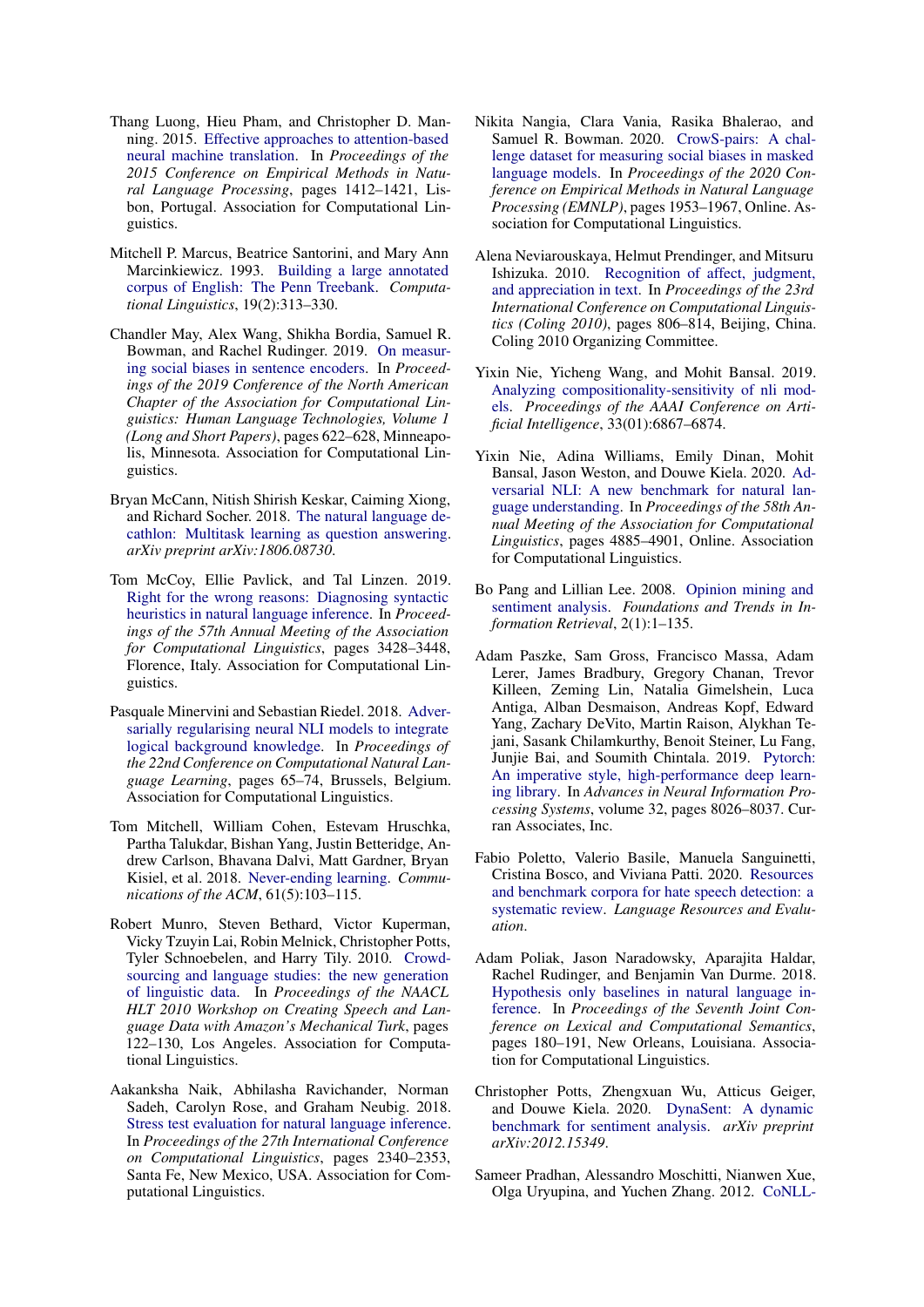[2012 shared task: Modeling multilingual unre](https://www.aclweb.org/anthology/W12-4501)[stricted coreference in OntoNotes.](https://www.aclweb.org/anthology/W12-4501) In *Joint Conference on EMNLP and CoNLL - Shared Task*, pages 1–40, Jeju Island, Korea. Association for Computational Linguistics.

- <span id="page-12-0"></span>Alec Radford, Jeffrey Wu, Rewon Child, David Luan, Dario Amodei, and Ilya Sutskever. 2019. [Language](http://www.persagen.com/files/misc/radford2019language.pdf) [models are unsupervised multitask learners.](http://www.persagen.com/files/misc/radford2019language.pdf) *OpenAI blog*, 1(8):9.
- <span id="page-12-3"></span>Pranav Rajpurkar, Robin Jia, and Percy Liang. 2018. [Know what you don't know: Unanswerable ques](https://doi.org/10.18653/v1/P18-2124)[tions for SQuAD.](https://doi.org/10.18653/v1/P18-2124) In *Proceedings of the 56th Annual Meeting of the Association for Computational Linguistics (Volume 2: Short Papers)*, pages 784– 789, Melbourne, Australia. Association for Computational Linguistics.
- <span id="page-12-2"></span>Pranav Rajpurkar, Jian Zhang, Konstantin Lopyrev, and Percy Liang. 2016. [SQuAD: 100,000+ questions for](https://doi.org/10.18653/v1/D16-1264) [machine comprehension of text.](https://doi.org/10.18653/v1/D16-1264) In *Proceedings of the 2016 Conference on Empirical Methods in Natural Language Processing*, pages 2383–2392, Austin, Texas. Association for Computational Linguistics.
- <span id="page-12-8"></span>Marco Tulio Ribeiro, Tongshuang Wu, Carlos Guestrin, and Sameer Singh. 2020. [Beyond accuracy: Be](https://doi.org/10.18653/v1/2020.acl-main.442)[havioral testing of NLP models with CheckList.](https://doi.org/10.18653/v1/2020.acl-main.442) In *Proceedings of the 58th Annual Meeting of the Association for Computational Linguistics*, pages 4902– 4912, Online. Association for Computational Linguistics.
- <span id="page-12-7"></span>Ohad Rozen, Vered Shwartz, Roee Aharoni, and Ido Dagan. 2019. [Diversify your datasets: Analyzing](https://doi.org/10.18653/v1/K19-1019) [generalization via controlled variance in adversar](https://doi.org/10.18653/v1/K19-1019)[ial datasets.](https://doi.org/10.18653/v1/K19-1019) In *Proceedings of the 23rd Conference on Computational Natural Language Learning (CoNLL)*, pages 196–205, Hong Kong, China. Association for Computational Linguistics.
- <span id="page-12-4"></span>Rachel Rudinger, Jason Naradowsky, Brian Leonard, and Benjamin Van Durme. 2018. [Gender bias in](https://doi.org/10.18653/v1/N18-2002) [coreference resolution.](https://doi.org/10.18653/v1/N18-2002) In *Proceedings of the 2018 Conference of the North American Chapter of the Association for Computational Linguistics: Human Language Technologies, Volume 2 (Short Papers)*, pages 8–14, New Orleans, Louisiana. Association for Computational Linguistics.
- <span id="page-12-17"></span>Paul Röttger, Bertram Vidgen, Dong Nguyen, Zeerak Waseem, Helen Margetts, and Janet Pierrehumbert. 2020. [Hatecheck: Functional tests for hate speech](http://arxiv.org/abs/2012.15606) [detection models.](http://arxiv.org/abs/2012.15606)
- <span id="page-12-5"></span>Swarnadeep Saha, Yixin Nie, and Mohit Bansal. 2020. [ConjNLI: Natural language inference over conjunc](https://www.aclweb.org/anthology/2020.emnlp-main.661)[tive sentences.](https://www.aclweb.org/anthology/2020.emnlp-main.661) In *Proceedings of the 2020 Conference on Empirical Methods in Natural Language Processing (EMNLP)*, pages 8240–8252, Online. Association for Computational Linguistics.
- <span id="page-12-14"></span>Victor Sánchez Valencia. 1991. *[Studies on natural](https://www.illc.uva.nl/Research/Publications/Dissertations/HDS-17-Victor-Sanchez.text.pdf) [logic and categorial grammar, University of Amster](https://www.illc.uva.nl/Research/Publications/Dissertations/HDS-17-Victor-Sanchez.text.pdf)[dam Ph. D](https://www.illc.uva.nl/Research/Publications/Dissertations/HDS-17-Victor-Sanchez.text.pdf)*. Ph.D. thesis, thesis.
- <span id="page-12-9"></span>Chinnadhurai Sankar, Sandeep Subramanian, Chris Pal, Sarath Chandar, and Yoshua Bengio. 2019. [Do neu](https://doi.org/10.18653/v1/P19-1004)[ral dialog systems use the conversation history ef](https://doi.org/10.18653/v1/P19-1004)[fectively? an empirical study.](https://doi.org/10.18653/v1/P19-1004) In *Proceedings of the 57th Annual Meeting of the Association for Computational Linguistics*, pages 32–37, Florence, Italy. Association for Computational Linguistics.
- <span id="page-12-6"></span>Sebastian Schuster, Yuxing Chen, and Judith Degen. 2020. [Harnessing the linguistic signal to predict](https://doi.org/10.18653/v1/2020.acl-main.479) [scalar inferences.](https://doi.org/10.18653/v1/2020.acl-main.479) In *Proceedings of the 58th Annual Meeting of the Association for Computational Linguistics*, pages 5387–5403, Online. Association for Computational Linguistics.
- <span id="page-12-15"></span>Minjoon Seo, Aniruddha Kembhavi, Ali Farhadi, and Hannaneh Hajishirzi. 2017. [Bidirectional attention](https://openreview.net/forum?id=HJ0UKP9ge) [flow for machine comprehension.](https://openreview.net/forum?id=HJ0UKP9ge) In *The International Conference on Learning Representations (ICLR)*.
- <span id="page-12-12"></span>Kurt Shuster, Da Ju, Stephen Roller, Emily Dinan, Y-Lan Boureau, and Jason Weston. 2020. [The di](https://doi.org/10.18653/v1/2020.acl-main.222)[alogue dodecathlon: Open-domain knowledge and](https://doi.org/10.18653/v1/2020.acl-main.222) [image grounded conversational agents.](https://doi.org/10.18653/v1/2020.acl-main.222) In *Proceedings of the 58th Annual Meeting of the Association for Computational Linguistics*, pages 2453–2470, Online. Association for Computational Linguistics.
- <span id="page-12-10"></span>Daniel L Silver, Qiang Yang, and Lianghao Li. 2013. [Lifelong machine learning systems: Beyond learn](http://axon.cs.byu.edu/~martinez/classes/678/Presentations/Martin.pdf)[ing algorithms.](http://axon.cs.byu.edu/~martinez/classes/678/Presentations/Martin.pdf) In *2013 AAAI spring symposium series*.
- <span id="page-12-11"></span>Rion Snow, Brendan O'Connor, Daniel Jurafsky, and Andrew Ng. 2008. [Cheap and fast – but is it good?](https://www.aclweb.org/anthology/D08-1027) [evaluating non-expert annotations for natural lan](https://www.aclweb.org/anthology/D08-1027)[guage tasks.](https://www.aclweb.org/anthology/D08-1027) In *Proceedings of the 2008 Conference on Empirical Methods in Natural Language Processing*, pages 254–263, Honolulu, Hawaii. Association for Computational Linguistics.
- <span id="page-12-1"></span>Richard Socher, Alex Perelygin, Jean Wu, Jason Chuang, Christopher D. Manning, Andrew Ng, and Christopher Potts. 2013. [Recursive deep models](https://www.aclweb.org/anthology/D13-1170) [for semantic compositionality over a sentiment tree](https://www.aclweb.org/anthology/D13-1170)[bank.](https://www.aclweb.org/anthology/D13-1170) In *Proceedings of the 2013 Conference on Empirical Methods in Natural Language Processing*, pages 1631–1642, Seattle, Washington, USA. Association for Computational Linguistics.
- <span id="page-12-13"></span>Nisan Stiennon, Long Ouyang, Jeffrey Wu, Daniel Ziegler, Ryan Lowe, Chelsea Voss, Alec Radford, Dario Amodei, and Paul F Christiano. 2020. [Learn](https://arxiv.org/abs/2009.01325)[ing to summarize with human feedback.](https://arxiv.org/abs/2009.01325) *Advances in Neural Information Processing Systems*, 33.
- <span id="page-12-16"></span>Moritz Sudhof, Andrés Gómez Emilsson, Andrew L. Maas, and Christopher Potts. 2014. [Sentiment ex](https://doi.org/10.1145/2623330.2623687)[pression conditioned by affective transitions and so](https://doi.org/10.1145/2623330.2623687)[cial forces.](https://doi.org/10.1145/2623330.2623687) In *Proceedings of 20th Conference on Knowledge Discovery and Data Mining*, pages 1136–1145, New York. ACM.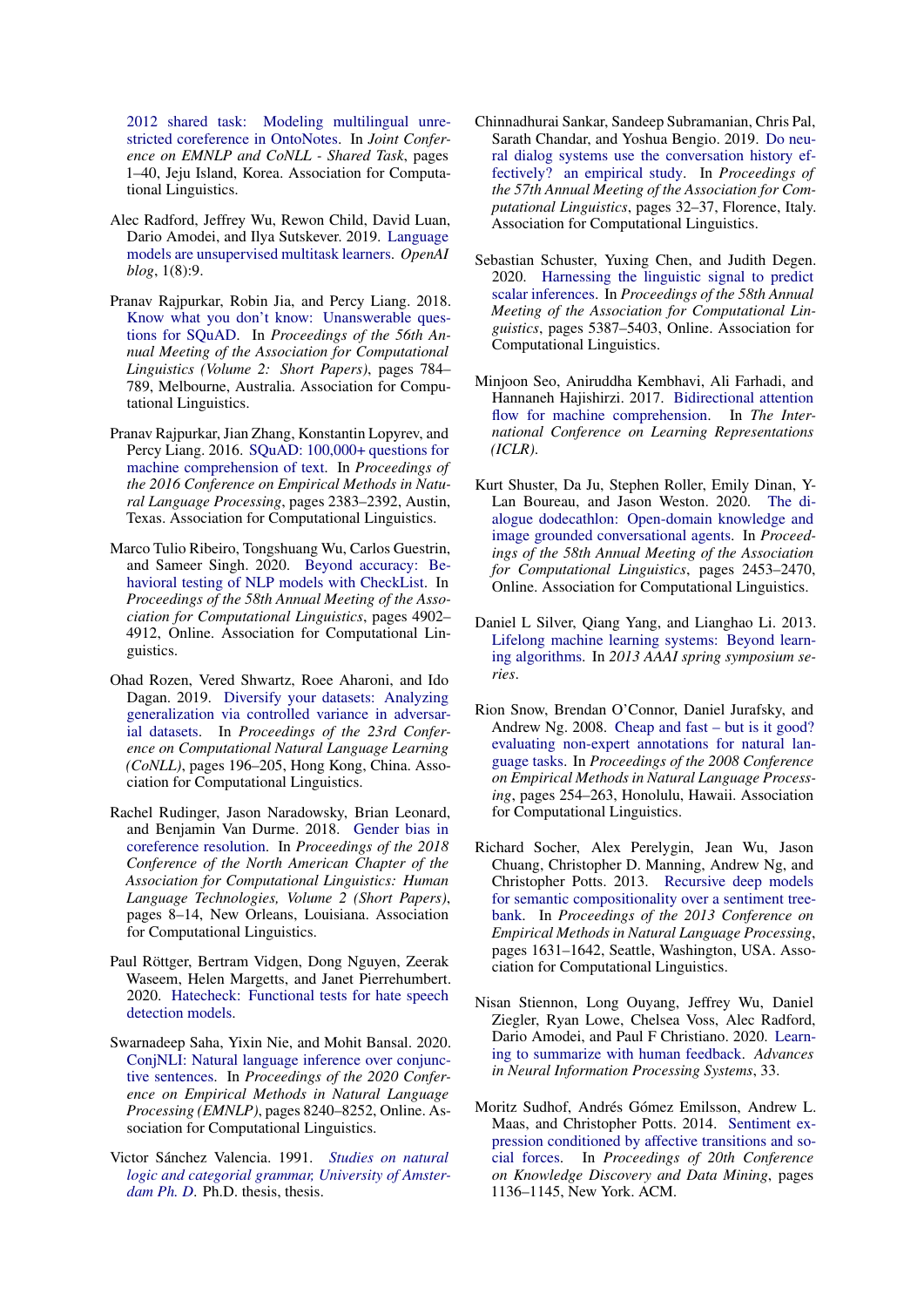- <span id="page-13-5"></span>Saku Sugawara, Pontus Stenetorp, Kentaro Inui, and Akiko Aizawa. 2020. Assessing the benchmarking capacity of machine reading comprehension datasets. In *Proceedings of the AAAI Conference on Artificial Intelligence*, volume 34, pages 8918–8927.
- <span id="page-13-10"></span>Mukund Sundararajan, Ankur Taly, and Qiqi Yan. 2017. [Axiomatic attribution for deep networks.](http://proceedings.mlr.press/v70/sundararajan17a.html) In *Proceedings of the 34th International Conference on Machine Learning, ICML 2017, Sydney, NSW, Australia, 6-11 August 2017*, volume 70 of *Proceedings of Machine Learning Research*, pages 3319–3328. PMLR.
- <span id="page-13-9"></span>Swabha Swayamdipta, Roy Schwartz, Nicholas Lourie, Yizhong Wang, Hannaneh Hajishirzi, Noah A. Smith, and Yejin Choi. 2020. [Dataset cartography:](https://www.aclweb.org/anthology/2020.emnlp-main.746) [Mapping and diagnosing datasets with training dy](https://www.aclweb.org/anthology/2020.emnlp-main.746)[namics.](https://www.aclweb.org/anthology/2020.emnlp-main.746) In *Proceedings of the 2020 Conference on Empirical Methods in Natural Language Processing (EMNLP)*, pages 9275–9293, Online. Association for Computational Linguistics.
- <span id="page-13-12"></span>James Thorne, Andreas Vlachos, Christos Christodoulopoulos, and Arpit Mittal. 2018. [FEVER: a large-scale dataset for fact extraction](https://doi.org/10.18653/v1/N18-1074) [and VERification.](https://doi.org/10.18653/v1/N18-1074) In *Proceedings of the 2018 Conference of the North American Chapter of the Association for Computational Linguistics: Human Language Technologies, Volume 1 (Long Papers)*, pages 809–819, New Orleans, Louisiana. Association for Computational Linguistics.
- <span id="page-13-7"></span>Masatoshi Tsuchiya. 2018. [Performance impact](https://www.aclweb.org/anthology/L18-1239) [caused by hidden bias of training data for recog](https://www.aclweb.org/anthology/L18-1239)[nizing textual entailment.](https://www.aclweb.org/anthology/L18-1239) In *Proceedings of the Eleventh International Conference on Language Resources and Evaluation (LREC 2018)*, Miyazaki, Japan. European Language Resources Association (ELRA).
- <span id="page-13-11"></span>Johan van Benthem. 2008. A brief history of natural logic. In *Logic, Navya-Nyaya and Applications: Homage to Bimal Matilal*.
- <span id="page-13-0"></span>Ashish Vaswani, Noam Shazeer, Niki Parmar, Jakob Uszkoreit, Llion Jones, Aidan N Gomez, Ł ukasz Kaiser, and Illia Polosukhin. 2017. [Attention is all](http://papers.nips.cc/paper/7181-attention-is-all-you-need.pdf) [you need.](http://papers.nips.cc/paper/7181-attention-is-all-you-need.pdf) In I. Guyon, U. V. Luxburg, S. Bengio, H. Wallach, R. Fergus, S. Vishwanathan, and R. Garnett, editors, *Advances in Neural Information Processing Systems 30*, pages 5998–6008. Curran Associates, Inc.
- <span id="page-13-14"></span>Bertie Vidgen and Leon Derczynski. 2020. [Directions](http://arxiv.org/abs/2004.01670) [in Abusive Language Training Data: Garbage In,](http://arxiv.org/abs/2004.01670) [Garbage Out.](http://arxiv.org/abs/2004.01670) *arXiv:2004.01670*, pages 1–26.
- <span id="page-13-15"></span>Bertie Vidgen, Alex Harris, Dong Nguyen, Rebekah Tromble, Scott Hale, and Helen Margetts. 2019. [Challenges and frontiers in abusive content detec](https://doi.org/10.18653/v1/W19-3509)[tion.](https://doi.org/10.18653/v1/W19-3509) In *Proceedings of the Third Workshop on Abusive Language Online*, pages 80–93, Florence, Italy. Association for Computational Linguistics.
- <span id="page-13-16"></span>Bertie Vidgen, Tristan Thrush, Zeerak Waseem, and Douwe Kiela. 2020. [Learning from the worst: Dy](https://arxiv.org/abs/2012.15761)[namically generated datasets to improve online hate](https://arxiv.org/abs/2012.15761) [detection.](https://arxiv.org/abs/2012.15761) *arXiv preprint arXiv:2012.15761*.
- <span id="page-13-17"></span>Luis Von Ahn and Laura Dabbish. 2008. [Designing](https://dl.acm.org/doi/fullHtml/10.1145/1378704.1378719) [games with a purpose.](https://dl.acm.org/doi/fullHtml/10.1145/1378704.1378719) *Communications of the ACM*, 51(8):58–67.
- <span id="page-13-8"></span>Eric Wallace, Shi Feng, Nikhil Kandpal, Matt Gardner, and Sameer Singh. 2019. [Universal adversarial trig](https://doi.org/10.18653/v1/D19-1221)[gers for attacking and analyzing NLP.](https://doi.org/10.18653/v1/D19-1221) In *Proceedings of the 2019 Conference on Empirical Methods in Natural Language Processing and the 9th International Joint Conference on Natural Language Processing (EMNLP-IJCNLP)*, pages 2153–2162, Hong Kong, China. Association for Computational Linguistics.
- <span id="page-13-2"></span>Alex Wang, Yada Pruksachatkun, Nikita Nangia, Amanpreet Singh, Julian Michael, Felix Hill, Omer Levy, and Samuel Bowman. 2019. [Superglue: A](https://proceedings.neurips.cc/paper/2019/file/4496bf24afe7fab6f046bf4923da8de6-Paper.pdf) [stickier benchmark for general-purpose language un](https://proceedings.neurips.cc/paper/2019/file/4496bf24afe7fab6f046bf4923da8de6-Paper.pdf)[derstanding systems.](https://proceedings.neurips.cc/paper/2019/file/4496bf24afe7fab6f046bf4923da8de6-Paper.pdf) In *Advances in Neural Information Processing Systems*, volume 32, pages 3266– 3280. Curran Associates, Inc.
- <span id="page-13-1"></span>Alex Wang, Amanpreet Singh, Julian Michael, Felix Hill, Omer Levy, and Samuel Bowman. 2018. [GLUE: A multi-task benchmark and analysis plat](https://doi.org/10.18653/v1/W18-5446)[form for natural language understanding.](https://doi.org/10.18653/v1/W18-5446) In *Proceedings of the 2018 EMNLP Workshop BlackboxNLP: Analyzing and Interpreting Neural Networks for NLP*, pages 353–355, Brussels, Belgium. Association for Computational Linguistics.
- <span id="page-13-4"></span>Alex Warstadt, Yu Cao, Ioana Grosu, Wei Peng, Hagen Blix, Yining Nie, Anna Alsop, Shikha Bordia, Haokun Liu, Alicia Parrish, Sheng-Fu Wang, Jason Phang, Anhad Mohananey, Phu Mon Htut, Paloma Jeretic, and Samuel R. Bowman. 2019. [Investi](https://doi.org/10.18653/v1/D19-1286)[gating BERT's knowledge of language: Five anal](https://doi.org/10.18653/v1/D19-1286)[ysis methods with NPIs.](https://doi.org/10.18653/v1/D19-1286) In *Proceedings of the 2019 Conference on Empirical Methods in Natural Language Processing and the 9th International Joint Conference on Natural Language Processing (EMNLP-IJCNLP)*, pages 2877–2887, Hong Kong, China. Association for Computational Linguistics.
- <span id="page-13-6"></span>Alex Warstadt, Alicia Parrish, Haokun Liu, Anhad Mohananey, Wei Peng, Sheng-Fu Wang, and Samuel R. Bowman. 2020. [BLiMP: A benchmark of linguis](https://www.aclweb.org/anthology/2020.scil-1.47)[tic minimal pairs for English.](https://www.aclweb.org/anthology/2020.scil-1.47) In *Proceedings of the Society for Computation in Linguistics 2020*, pages 409–410, New York, New York. Association for Computational Linguistics.
- <span id="page-13-13"></span>Zeerak Waseem, Thomas Davidson, Dana Warmsley, and Ingmar Weber. 2017. [Understanding Abuse: A](https://doi.org/10.1080/17421770903114687) [Typology of Abusive Language Detection Subtasks.](https://doi.org/10.1080/17421770903114687) In *Proceedings of the First Workshop on Abusive Language Online*, pages 78–84.
- <span id="page-13-3"></span>Aaron Steven White, Rachel Rudinger, Kyle Rawlins, and Benjamin Van Durme. 2018. [Lexicosyntactic](https://doi.org/10.18653/v1/D18-1501)